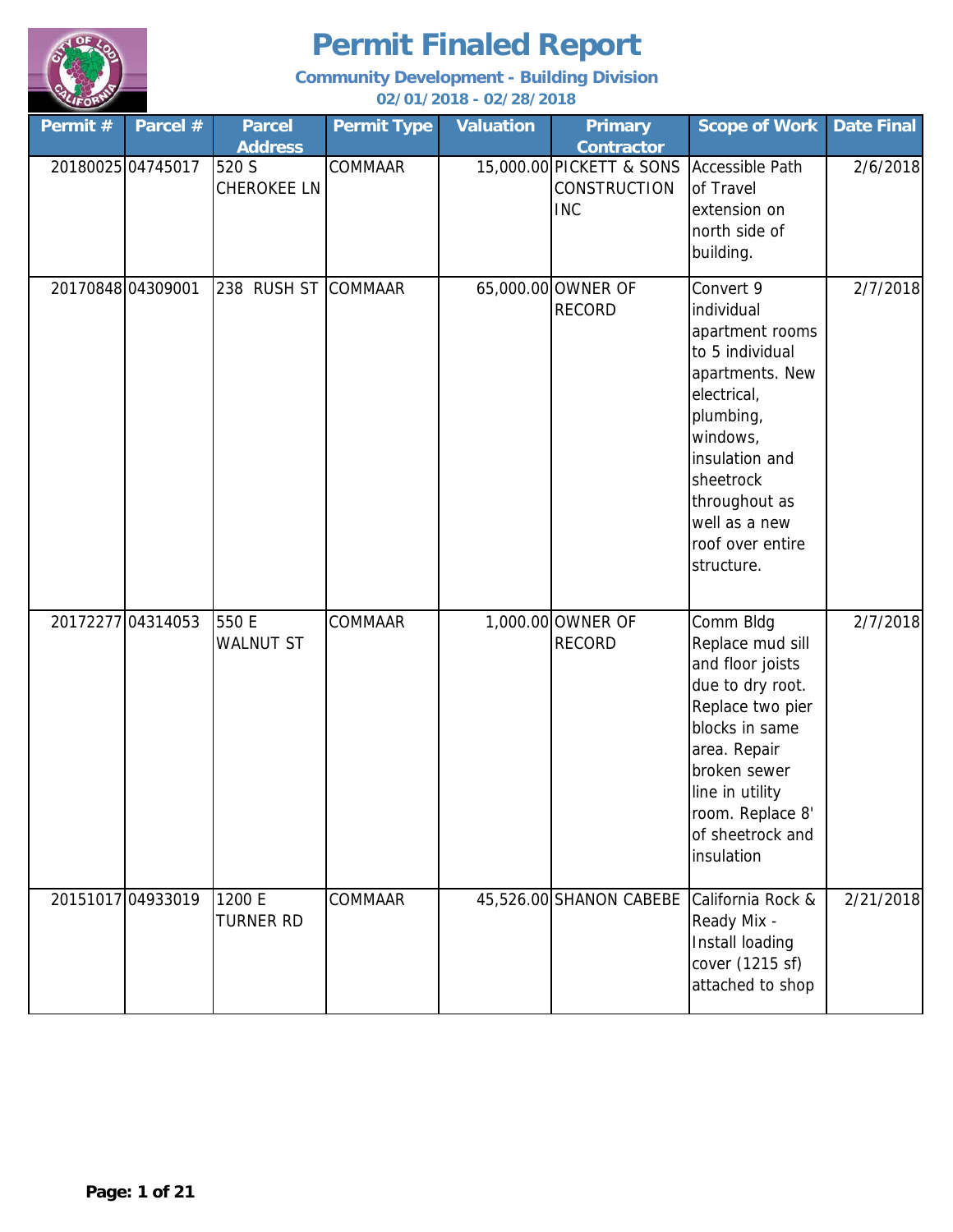

| Permit # | Parcel #          | <b>Parcel</b><br><b>Address</b> | <b>Permit Type</b> | <b>Valuation</b> | <b>Primary</b><br><b>Contractor</b>                                               | <b>Scope of Work</b>                                                                                                                            | <b>Date Final</b> |
|----------|-------------------|---------------------------------|--------------------|------------------|-----------------------------------------------------------------------------------|-------------------------------------------------------------------------------------------------------------------------------------------------|-------------------|
|          | 20172545 04919059 | 170<br>COMMERCE<br><b>ST</b>    | <b>COMMAAR</b>     |                  | 8,200.00 AGANS & AGANS<br>INC. DBA: A & A<br><b>ELECTRIC</b>                      | Suite 103<br>Scholten Surgical<br>- Add new<br>electrical<br>receptacles for<br>new machines &<br>add new lighting<br>fixtures.                 | 2/22/2018         |
|          | 2016242204302109  | 201 W<br>LOCUST ST              | COMMAAR            | 370,000.00 DIEDE | <b>CONSTRUCTION</b><br><b>INC</b>                                                 | Lodi Public<br>Library - 823 SF<br>addition and<br>interior remodel<br>$(1662 SF)$ ,<br>relocate and<br>replace HVAC<br>mechanical<br>equipment | 2/23/2018         |
|          | 20172109 04932014 | <b>1371 E PINE</b><br><b>ST</b> | <b>COMMTI</b>      |                  | 4,800.00 TOP RANK<br><b>HEATING &amp; AIR</b><br>CONDITIONING<br>INC.             | Comm TI - Unit<br>4- Spartan Auto<br>Spa - Change of<br>Use to Auto<br>Detailing - Install<br>exhaust fan.                                      | 2/8/2018          |
|          | 20172267 03311033 | 1012 W LODI<br>AV               | <b>COMMTI</b>      | 15,000.00 BRENT  | <b>WORKMAN</b><br><b>CONSTRUCTION</b>                                             | Suite $#1 -$<br>Tenant<br>Improvement -<br>Loco Poke (Deli) -<br>Install deli<br>counters,<br>banquet style<br>seating, install<br>sinks.       | 2/27/2018         |
|          | 20172959 03120021 | 528<br><b>RIBIER</b><br>AV      | <b>ELECSERV</b>    |                  | 1,600.00 MAHLOW<br><b>ELECTRIC</b>                                                | Replace 50 amp<br>service with 200<br>amp service<br>(new location)                                                                             | 2/22/2018         |
|          | 20142467 03308065 | 510 S<br><b>FAIRMONT AV</b>     | <b>EQUIP</b>       |                  | 17,902.00 ALL AIR INC<br>DBA: ALL AIR<br><b>HEATING &amp; AIR</b><br>CONDITIONING | Replace (3)<br>existing<br>condensing units                                                                                                     | 2/1/2018          |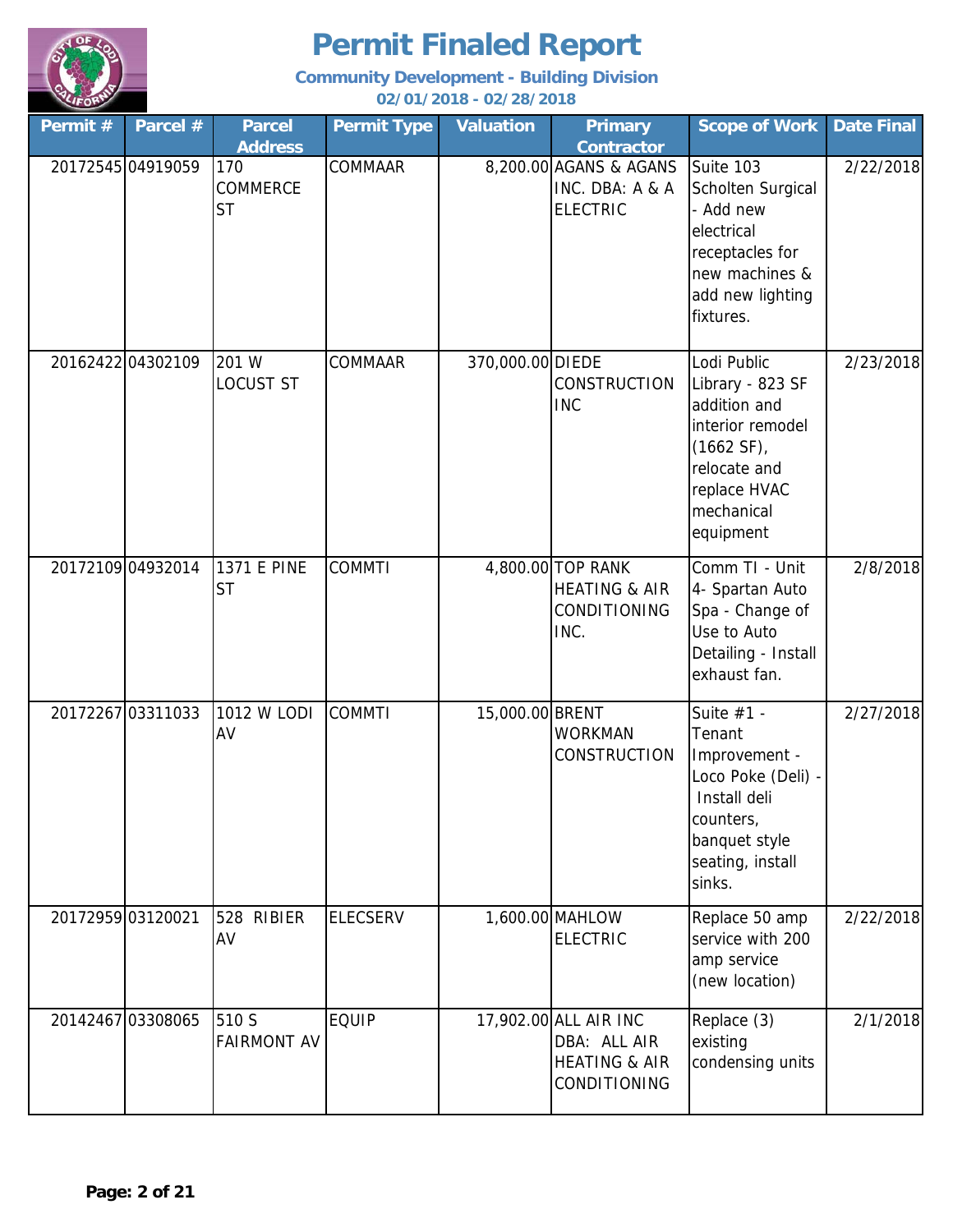

**Community Development - Building Division**

**02/01/2018 - 02/28/2018**

| Permit # | Parcel #          | <b>Parcel</b><br><b>Address</b>   | <b>Permit Type</b> | <b>Valuation</b> | <b>Primary</b><br><b>Contractor</b>                      | <b>Scope of Work</b>                                                                           | <b>Date Final</b> |
|----------|-------------------|-----------------------------------|--------------------|------------------|----------------------------------------------------------|------------------------------------------------------------------------------------------------|-------------------|
|          | 20171275 06007019 | 1739<br>COLOMBARD<br>CI           | <b>EQUIP</b>       |                  | 8,613.00 HONEYS AIR INC                                  | Replace existing<br>HVAC with a 2.5<br>ton package unit.<br>Like for like                      | 2/1/2018          |
|          | 20170174 04509023 | 845 S<br><b>SCHOOL ST</b>         | <b>EQUIP</b>       |                  | $1,500.00$ K D S PLUMBING                                | Replace broken<br>sewer line appx<br>50 LF - Line runs<br>through yard of<br>101 W. Vine also. | 2/1/2018          |
|          | 20180205 04515004 | 1316 S LEE AV EQUIP               |                    |                  | 0.00 LAWSON'S<br>PLUMBING &<br>DRAIN CLEANING            | Sewer line<br>change out<br>under soil                                                         | 2/5/2018          |
|          | 2018005802905033  | 723 EL<br><b>CAPITAN DR</b>       | <b>EQUIP</b>       | 1,500.00 TDK     | CONSTRUCTION                                             | <b>Install Second</b><br>water meter at<br>duplex.                                             | 2/5/2018          |
|          | 2018020206208021  | 440 E<br>KETTLEMAN<br>LN          | <b>EQUIP</b>       |                  | 1,500.00 PHIL AND<br><b>PAUL'S</b><br><b>PLUMBING</b>    | Replacing old gas<br>line with new -<br>75' gas line 3/4"<br>on roof.                          | 2/7/2018          |
|          | 20180249 03316016 | 506 ST<br><b>CLAIRE DR</b>        | <b>EQUIP</b>       |                  | 1,250.00 CONTRERAS<br><b>PLUMBING</b><br>PARTNERSHIP     | Replace Water<br>Heater in garage                                                              | 2/7/2018          |
|          | 20172867 03118407 | 617 RIMBY<br>AV                   | <b>EQUIP</b>       |                  | 450.00 DALLAS DEAN<br><b>KORT</b>                        | Replace service<br>entrance feeders<br>and weather<br>head on existing<br>100 amp service.     | 2/8/2018          |
|          | 20180250 06031023 | 1821<br><b>BURGUNDY</b><br>DR     | <b>EQUIP</b>       |                  | 3,500.00 GRAVES 7 INC.                                   | Water main line<br>replacement,<br>about 30' - in<br>front yard                                | 2/9/2018          |
|          | 20170836 01553049 | 1142<br><b>BRIDGETOWN</b><br>E DR | <b>EQUIP</b>       |                  | 8,320.00 LODI SERVICE<br><b>HEATING &amp;</b><br>COOLING | Change out<br>existing split<br>system - same<br>location                                      | 2/9/2018          |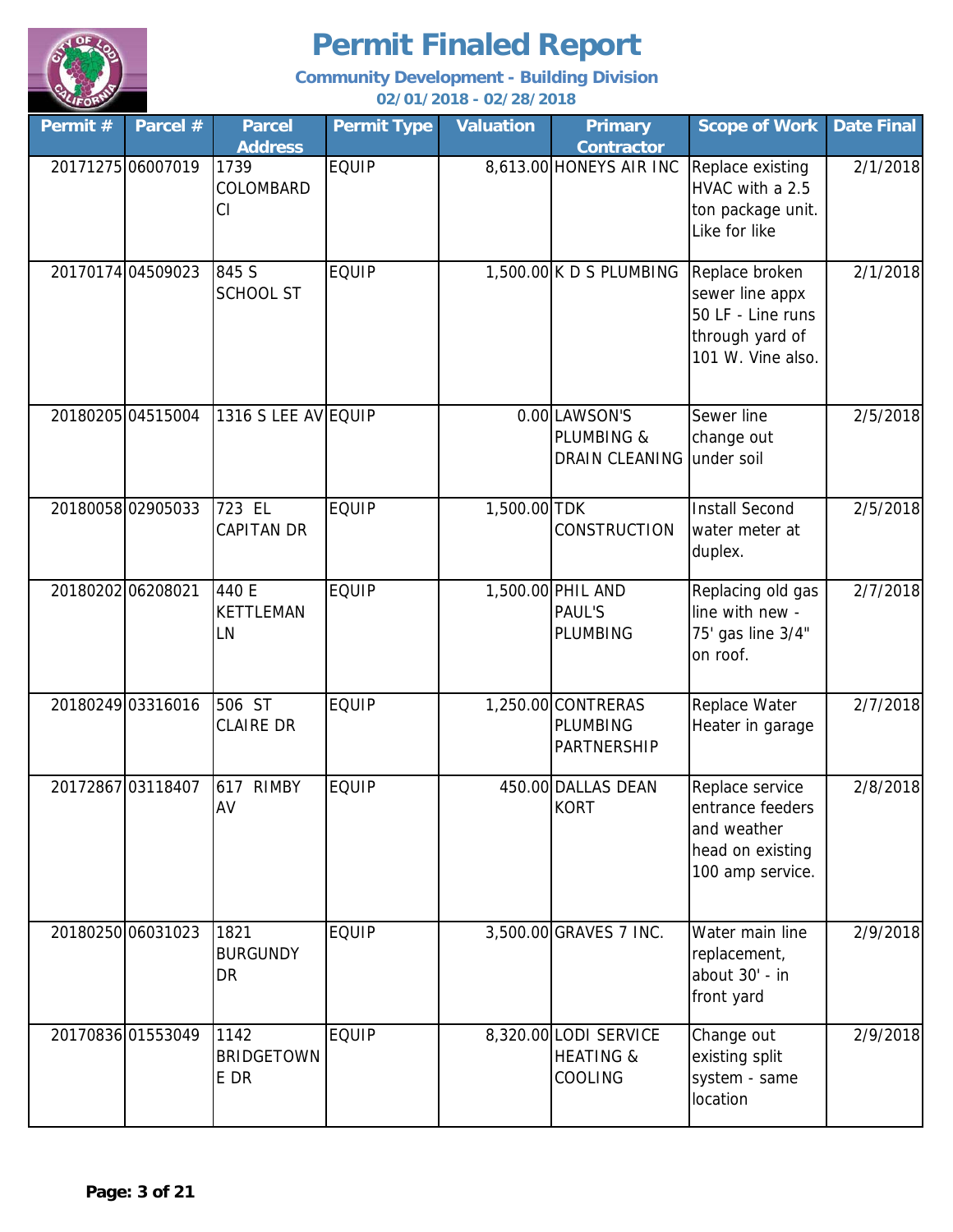

| Permit # | Parcel #          | <b>Parcel</b><br><b>Address</b>        | <b>Permit Type</b> | <b>Valuation</b> | <b>Primary</b><br><b>Contractor</b>                                               | <b>Scope of Work</b>                                                                          | <b>Date Final</b> |
|----------|-------------------|----------------------------------------|--------------------|------------------|-----------------------------------------------------------------------------------|-----------------------------------------------------------------------------------------------|-------------------|
|          | 20180255 05836025 | 2211<br>ORCHIS DR                      | <b>EQUIP</b>       |                  | 1,200.00 LLTD INC. DBA:<br>MR. ROOTER<br><b>PLUMBING</b>                          | Replace Water<br>Heater - in<br>garage                                                        | 2/12/2018         |
|          | 2018014302922059  | 319 PLUMAS<br><b>WY</b>                | <b>EQUIP</b>       |                  | 2,650.00 J R PUTMAN INC.                                                          | Replace Water<br>Heater in laundry<br>room.                                                   | 2/12/2018         |
|          | 20180215 04735206 | 412 E<br><b>HILBORN ST</b>             | <b>EQUIP</b>       |                  | 1,850.00 COMFORT AIR,<br>INC.                                                     | @ 412 1/2 E.<br>Hilborn St -<br>Remove &<br>replace wall<br>furnace                           | 2/13/2018         |
|          | 20180315 05829012 | 1726<br><b>WINDJAMMER</b><br><b>CT</b> | <b>EQUIP</b>       |                  | 1,624.00 OWNER OF<br><b>RECORD</b>                                                | Replace Water<br>Heater in garage                                                             | 2/13/2018         |
|          | 20171884 06225042 | 114<br>VINEYARD DR                     | <b>EQUIP</b>       |                  | 7,500.00 BONNEY<br>PLUMBING, INC                                                  | Upgrade<br>electrical panel<br>from 125 amp to<br>200amp and<br>install new<br>service riser. | 2/14/2018         |
|          | 2018001804503007  | <b>601 S LEE AV</b>                    | <b>EQUIP</b>       |                  | 8,700.00 HONEYS AIR INC                                                           | Replace HVAC<br>package unit.<br>like for like                                                | 2/14/2018         |
|          | 2017226803903014  | 1140 W<br>TURNER RD                    | <b>EQUIP</b>       |                  | 9,777.00 HONEYS AIR INC                                                           | Replace existing<br>HVAC with a 3-<br>ton split system                                        | 2/14/2018         |
|          | 2017287403940001  | 2040<br><b>EDGEWOOD</b><br>DR          | <b>EQUIP</b>       |                  | 10,233.00 ALL AIR INC.<br>DBA ALL AIR<br><b>HEATING &amp; AIR</b><br>CONDITIONING | Replace split<br>system. Like for<br>like.                                                    | 2/14/2018         |
|          | 2018014803519042  | <b>740 N LOMA</b><br>DR                | <b>EQUIP</b>       | 8,080.00 BAKERS  | <b>HEATING &amp; AIR</b>                                                          | HVAC changeout<br>package unit on<br>roof.                                                    | 2/15/2018         |
|          | 20171364 06248023 | 2195<br>CONDOR CT                      | <b>EQUIP</b>       |                  | 6,990.00 GIDDENS<br><b>BROTHERS INC</b>                                           | HVAC change<br>out split system                                                               | 2/15/2018         |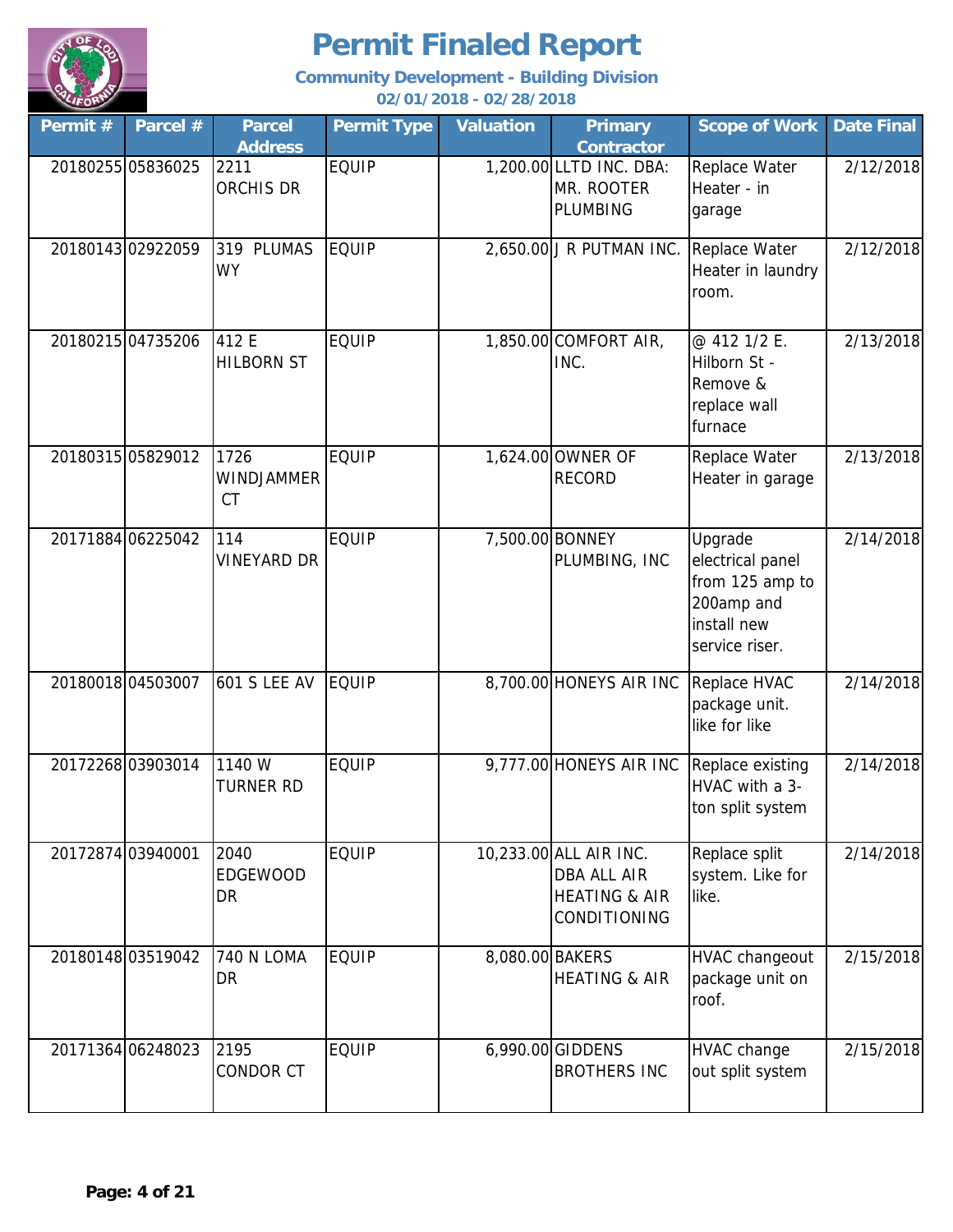

| Permit $#$ | Parcel #          | <b>Parcel</b><br><b>Address</b>         | <b>Permit Type</b> | <b>Valuation</b> | <b>Primary</b><br><b>Contractor</b>                  | <b>Scope of Work</b>                                                                                                          | <b>Date Final</b> |
|------------|-------------------|-----------------------------------------|--------------------|------------------|------------------------------------------------------|-------------------------------------------------------------------------------------------------------------------------------|-------------------|
|            | 2018016506233079  | 1617<br><b>FALLBROOK</b><br><b>WY</b>   | <b>EQUIP</b>       |                  | 8,825.00 TOKAY HEATING<br>AND AIR<br>CONDITIONING    | <b>HVAC</b> replace<br>like for like<br>package unit on<br>roof.                                                              | 2/21/2018         |
|            | 20180207 04931014 | 1310<br><b>THURMAN ST</b>               | <b>EQUIP</b>       |                  | 4,945.00 TOKAY HEATING<br>AND AIR<br>CONDITIONING    | Replace existing<br>Mini Split System<br>- like for like -<br>Unit on roof and<br>vent in Server<br>room                      | 2/21/2018         |
|            | 20171874 03311030 | 312 S<br><b>FAIRMONT AV</b>             | <b>EQUIP</b>       |                  | 6,500.00 GIDDENS<br><b>BROTHERS INC</b>              | Comm Bldg. A<br>Cut Above. Mini<br><b>HVAC changeout</b><br>on roof                                                           | 2/21/2018         |
|            | 20172031 02955013 | 3073<br>LOMBARD ST                      | <b>EQUIP</b>       |                  | 1,500.00 IMAGINE<br><b>DESIGN &amp;</b><br>LANDSCAPE | Extend gas line<br>25' to BBQ. Run<br>electrical from<br>existing<br>dedicated circuit<br>to BBQ and<br>fountain<br>backyard. | 2/21/2018         |
|            | 20172512 04708040 | 1232 S<br><b>STOCKTON ST</b>            | <b>EQUIP</b>       |                  | 800.00 OWNER OF<br><b>RECORD</b>                     | Replace main<br>service panel<br>125amp like for<br>like                                                                      | 2/21/2018         |
|            | 20171058 03712036 | 321 N<br><b>CALIFORNIA</b><br><b>ST</b> | EQUIP              | 13,800.00 B & W  | MECHANICAL INC Change out (1)                        | "Comm Bldg"<br>split system and<br>(1) Rooftop<br>package unit.<br>like for like.                                             | 2/22/2018         |
|            | 20171795 03538001 | 1354 W<br><b>WALNUT ST</b>              | <b>EQUIP</b>       |                  | 4,990.00 GIDDENS<br><b>BROTHERS INC</b>              | UNIT $# 4 -$<br>Change out<br>condenser & coil                                                                                | 2/22/2018         |
|            | 20173013 06204711 | 1719 S<br><b>SCHOOL ST</b>              | <b>EQUIP</b>       |                  | 1,500.00 SCOTT LOVOTTI                               | Replace double<br>wall furnace.<br>Same location.                                                                             | 2/22/2018         |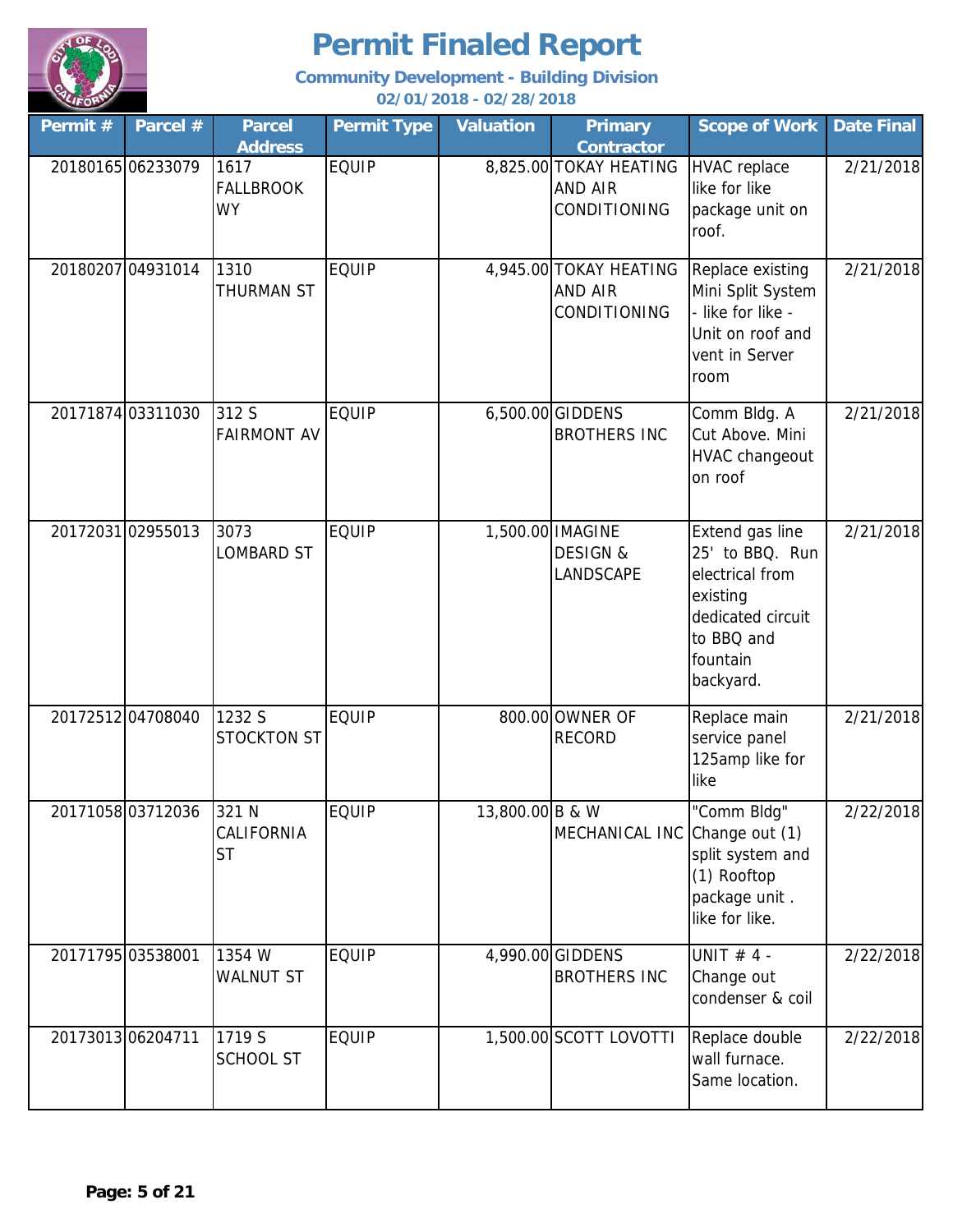

| Permit # | Parcel #          | <b>Parcel</b><br><b>Address</b>       | <b>Permit Type</b> | <b>Valuation</b> | <b>Primary</b><br><b>Contractor</b>                                                      | <b>Scope of Work</b>                                                                  | <b>Date Final</b> |
|----------|-------------------|---------------------------------------|--------------------|------------------|------------------------------------------------------------------------------------------|---------------------------------------------------------------------------------------|-------------------|
|          | 20172147 03536020 | 8 N<br><b>WELLINGTON</b><br><b>WY</b> | <b>EQUIP</b>       |                  | 15,162.00 ALL AIR INC.<br><b>DBA ALL AIR</b><br><b>HEATING &amp; AIR</b><br>CONDITIONING | Replace HVAC<br>split system - like<br>for like                                       | 2/26/2018         |
|          | 20171917 01562034 | 2401 EILERS<br>#908 LN                | <b>EQUIP</b>       |                  | 7,814.00 ALL AIR INC.<br><b>DBA ALL AIR</b><br><b>HEATING &amp; AIR</b><br>CONDITIONING  | Located at Unit<br>908 Replace<br>HVAC package<br>unit like for like                  | 2/27/2018         |
|          | 2017207306206010  | 350 E<br><b>KETTLEMAN</b><br>LN       | <b>EQUIP</b>       |                  | 9,249.00 ALL AIR INC.<br>DBA ALL AIR<br><b>HEATING &amp; AIR</b><br>CONDITIONING         | Comm Bldg -<br>Kelly Moore Paint<br>- Replace HVAC<br>package unit.<br>Like for like. | 2/28/2018         |
|          | 20171819 04126042 | 701 EL<br><b>DORADO ST</b>            | <b>EQUIP</b>       |                  | 6,550.00 GIDDENS<br><b>BROTHERS INC</b>                                                  | HVAC changeout<br>package unit on<br>roof.                                            | 2/28/2018         |
|          | 33240 03302511    | 500<br><b>KENSINGTON</b><br><b>WY</b> | <b>EQUIP</b>       |                  | 0.00 LODI SERVICES<br>HEAT & COOLING out on ground                                       | <b>HVAC</b> change                                                                    | 2/28/2018         |
|          | 2016337602956008  | 232<br><b>HEIRLOOM AV</b>             | <b>FIRE</b>        |                  | 0.00 Barsotti's Fire<br>Protection                                                       | <b>Fire Sprinklers</b><br>for New Single<br><b>Family Dwelling</b><br><b>MP102</b>    | 2/1/2018          |
|          | 20163242 02955052 | 3005<br><b>BELMONT DR</b>             | <b>FIRE</b>        |                  | 0.00 Barsotti's Fire<br>Protection                                                       | <b>Fire Sprinklers</b><br>for New Single<br><b>Family Dwelling</b><br><b>MP300</b>    | 2/5/2018          |
|          | 20163239 02955059 | 58 NOBEL AV FIRE                      |                    |                  | 0.00 Barsotti's Fire<br>Protection                                                       | <b>Fire Sprinklers</b><br>for New Single<br><b>Family Dwelling</b><br><b>MP304</b>    | 2/6/2018          |
|          | 20163215 02744025 | 2543<br>CHARDONNAY<br>LN              | <b>FIRE</b>        |                  | 0.00 Barsotti's Fire<br>Protection                                                       | <b>Fire Sprinklers</b><br>for New Single<br><b>Family Dwelling</b><br>MP3             | 2/15/2018         |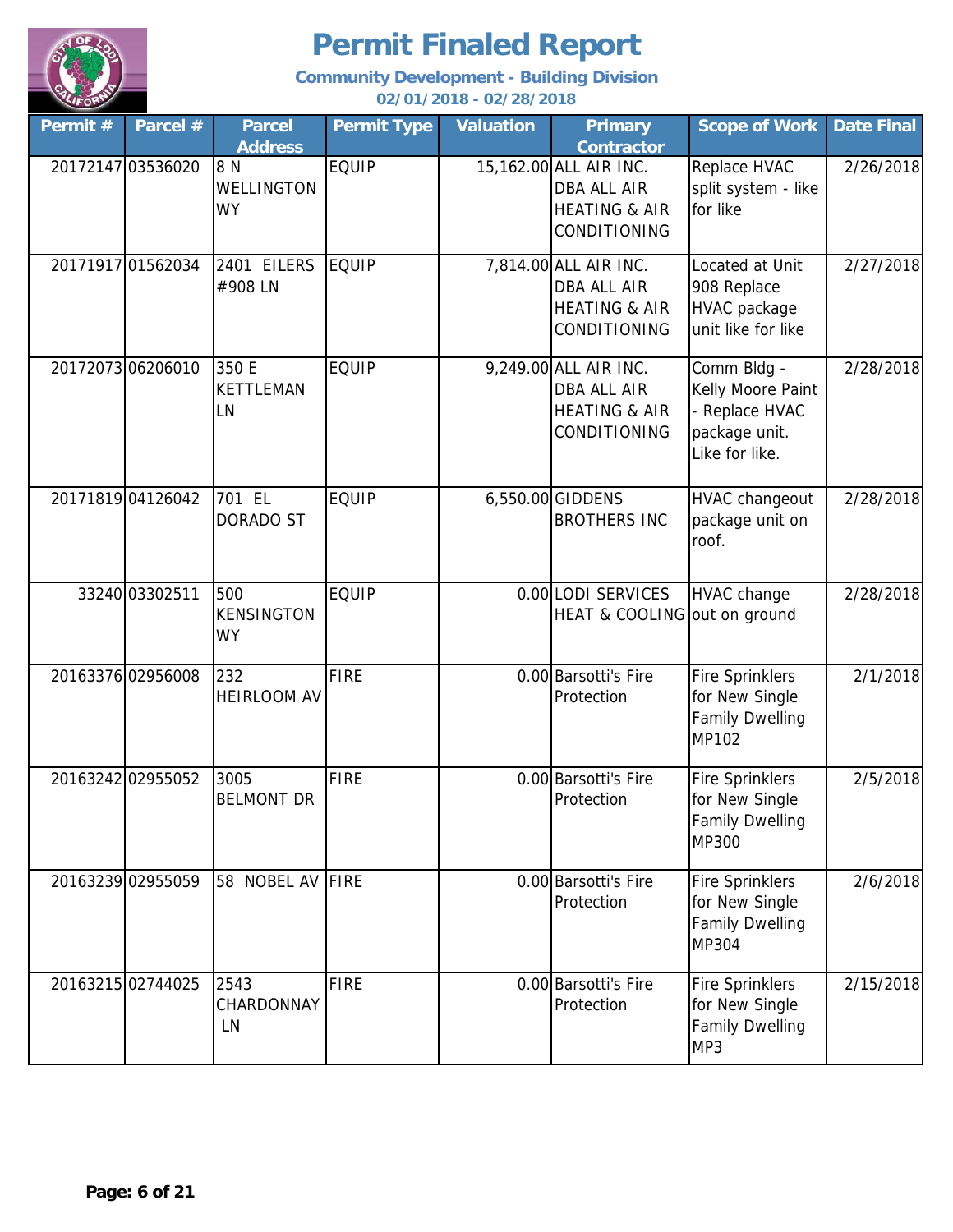

| Permit# | Parcel #          | <b>Parcel</b><br><b>Address</b> | <b>Permit Type</b> | <b>Valuation</b> | <b>Primary</b><br><b>Contractor</b>               | <b>Scope of Work</b>                                                                 | <b>Date Final</b> |
|---------|-------------------|---------------------------------|--------------------|------------------|---------------------------------------------------|--------------------------------------------------------------------------------------|-------------------|
|         | 20151715 02743023 | 2112 TIENDA<br><b>DRIVE</b>     | FIRE               |                  | 0.00 Barsotti's Fire<br>Protection                | Fire sprinkler<br>system for new<br>single family<br>dwelling - The<br>Villas, Lot 5 | 2/15/2018         |
|         | 2015171602743024  | 2114 TIENDA<br><b>DRIVE</b>     | FIRE               |                  | 0.00 Barsotti's Fire<br>Protection                | Fire sprinkler<br>system for new<br>single family<br>dwelling - The<br>Villas, Lot 6 | 2/15/2018         |
|         | 20163212 02744008 | 2524<br>CHARDONNAY<br>LN        | <b>FIRE</b>        |                  | 0.00 Barsotti's Fire<br>Protection                | <b>Fire Sprinklers</b><br>for New Single<br><b>Family Dwelling</b><br>MP1            | 2/20/2018         |
|         | 2016337202956005  | 208<br><b>HEIRLOOM AV</b>       | <b>FIRE</b>        |                  | 0.00 Barsotti's Fire<br>Protection                | <b>Fire Sprinklers</b><br>for New Single<br><b>Family Dwelling</b><br>MP101          | 2/20/2018         |
|         | 20163247 02955047 | 3047<br><b>BELMONT DR</b>       | <b>FIRE</b>        |                  | 0.00 Barsotti's Fire<br>Protection                | <b>Fire Sprinklers</b><br>for New Single<br><b>Family Dwelling</b><br>MP402          | 2/20/2018         |
|         | 20180234 04302109 | 201 W<br><b>LOCUST ST</b>       | <b>FIRE</b>        |                  | $0.00$ DIEDE<br><b>CONSTRUCTION</b><br><b>INC</b> | Fire alarm<br>system for T.I. -<br>Lodi Library Teen<br>Scene                        | 2/23/2018         |
|         | 2015167102954010  | 2755 Dazzler<br>St              | <b>FIRE</b>        |                  | 0.00 Barsotti's Fire<br>Protection                | New SFD - Fire<br>sprinklers - Plan<br>401                                           | 2/26/2018         |
|         | 20152832 02732009 | 2303<br><b>COCHRAN RD</b>       | <b>FIRE</b>        |                  | 0.00 CEN CAL FIRE<br><b>SYSTEMS INC</b>           | <b>Fire Sprinklers</b><br>for new Single<br>Family Dwelling                          | 2/26/2018         |
|         | 20163266 02955004 | 87 NOBEL AV                     | FIRE               |                  | 0.00 Barsotti's Fire<br>Protection                | <b>Fire Sprinklers</b><br>for New Single<br><b>Family Dwelling</b><br>MP402          | 2/27/2018         |
|         | 20171989 04928004 | 1376 E<br><b>TURNER RD</b>      | <b>FIRE</b>        |                  | 0.00 PYROCORP<br><b>INDUSTRIES</b>                | Comm Bldg -<br>Install fire<br>supression<br>system.                                 | 2/28/2018         |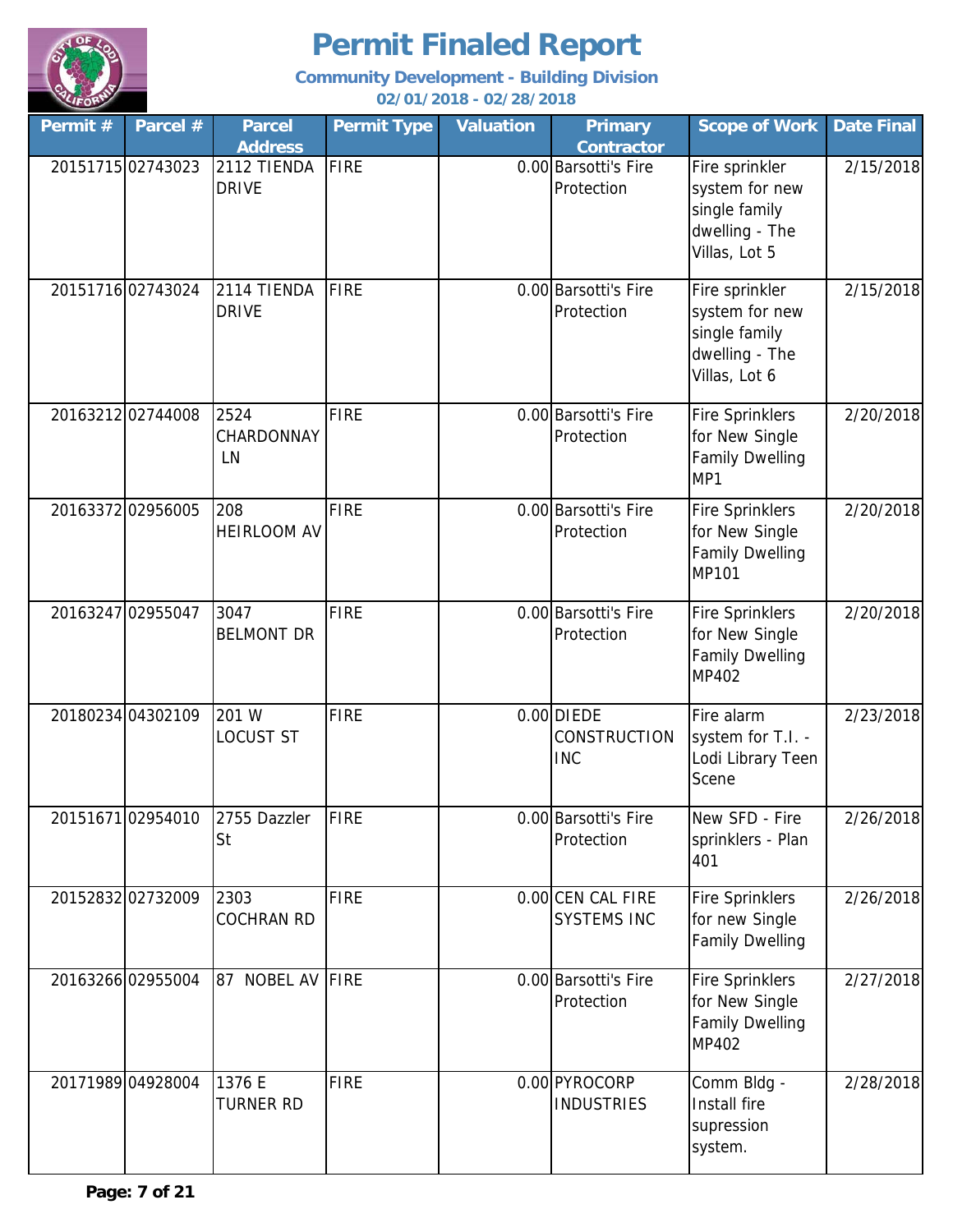

| Permit #          | Parcel #          | <b>Parcel</b>                 | <b>Permit Type</b> | <b>Valuation</b> | <b>Primary</b>                                                                    | <b>Scope of Work</b>                                                                                                                                                                                                                                | <b>Date Final</b> |
|-------------------|-------------------|-------------------------------|--------------------|------------------|-----------------------------------------------------------------------------------|-----------------------------------------------------------------------------------------------------------------------------------------------------------------------------------------------------------------------------------------------------|-------------------|
|                   |                   | <b>Address</b>                |                    |                  | <b>Contractor</b>                                                                 |                                                                                                                                                                                                                                                     |                   |
|                   | 20172142 06241015 | 2506<br>MAGGIO CI             | <b>NOTBUILD</b>    | 20,000.00 EXCELL | <b>SERVICES</b><br><b>COMPANY LLC</b><br><b>DBA EXCELL</b><br><b>CONSTRUCTION</b> | Cell Tower -<br>Remove and<br>replace (3) panel<br>antennas on new<br>pipe mounts.<br>Install (3) RRUs<br>and (3) Diplexer<br>on new H frame.<br>Swap (3) TMA.<br>Upgrade breaker<br>to 100a/2p. No<br>ground work,<br>grading or height<br>change. | 2/6/2018          |
|                   | 20172888 02952026 | 121<br>BOXWOOD CT             | <b>PV</b>          | 20,520.00 JK     | <b>CONSTRUCTION</b>                                                               | 6.19 kW PV<br>system                                                                                                                                                                                                                                | 2/15/2018         |
|                   | 20171631 04525009 | 4 W VINE ST                   | <b>REROOF</b>      |                  | 2,000.00 OWNER OF<br><b>RECORD</b>                                                | Detached Garage<br>- Tear off 2<br>layers of comp<br>roof, reroof with<br>comp.                                                                                                                                                                     | 2/1/2018          |
| 20173024 03921001 |                   | 712<br><b>ROPER</b><br>AV     | <b>REROOF</b>      |                  | 2,600.00 HOME DEPOT<br>USA INC.                                                   | Detached Garage<br>Only - Tear off<br>existing comp<br>and install<br>Timberline HD<br>Golden Amber<br>cool roof comp<br>material over<br>existing sheeting                                                                                         | 2/1/2018          |
|                   | 20180036 06011014 | 1111<br><b>DARTMOOR</b><br>CI | <b>REROOF</b>      | 11,000.00 A-L-S  | <b>CONSTRUCTION</b><br><b>HOME REPAIR</b><br><b>INC</b>                           | Remove 1 layer<br>of comp roof,<br>Install cool roof<br>comp.                                                                                                                                                                                       | 2/1/2018          |
|                   | 20180120 06245005 | 2015 EAGLE<br>PL              | <b>REROOF</b>      |                  | 12,000.00 OWNER OF<br><b>RECORD</b>                                               | Tear off shake<br>shingles and<br>install OSB and<br>cool roof comp<br>shingles                                                                                                                                                                     | 2/1/2018          |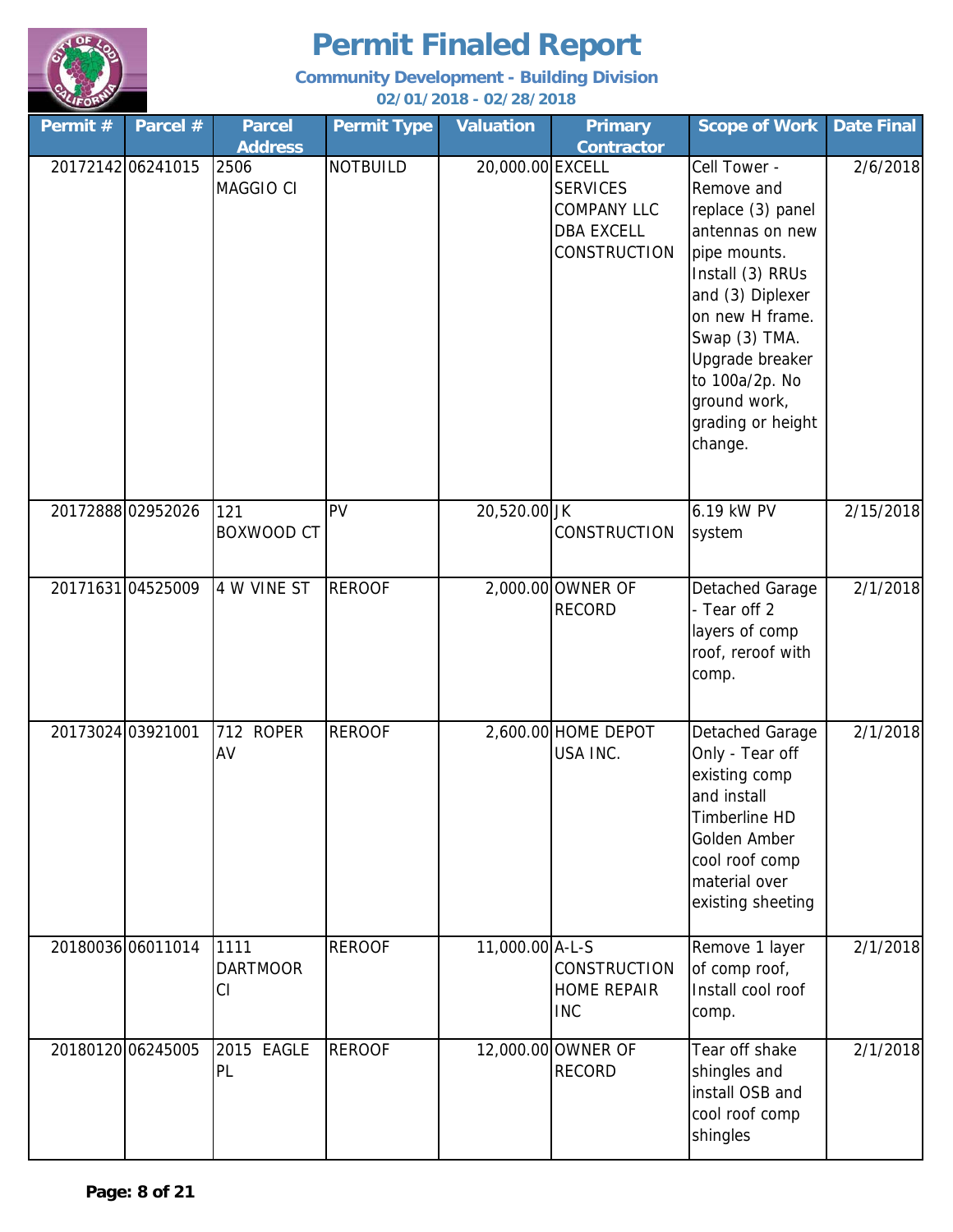

| Permit # | Parcel #          | <b>Parcel</b><br><b>Address</b>  | <b>Permit Type</b> | <b>Valuation</b> | <b>Primary</b><br><b>Contractor</b>            | <b>Scope of Work</b>                                                                             | <b>Date Final</b> |
|----------|-------------------|----------------------------------|--------------------|------------------|------------------------------------------------|--------------------------------------------------------------------------------------------------|-------------------|
|          | 2018012103317416  | 713 S<br>CALIFORNIA<br><b>ST</b> | <b>REROOF</b>      |                  | 14,775.00 DAVID W BRAZIL<br>ROOFING, INC       | Tear off shake.<br>Install OSB<br>Install comp.<br>Cool Roof                                     | 2/1/2018          |
|          | 20172984 06206023 | 452 ALMOND<br><b>DR</b>          | <b>REROOF</b>      | 15,000.00 MUNOZ  | ROOFING, INC.                                  | Tear off wood<br>shake. Install<br>7/16 OSB Install<br>comp. Cool Roof.                          | 2/6/2018          |
|          | 20180034 03504026 | 1918 LAKE<br><b>ST</b>           | <b>REROOF</b>      |                  | 14,462.00 BAKER ROOFING<br>CO                  | Tear off comp.<br>Install comp cool<br>roof                                                      | 2/6/2018          |
|          | 20180204 06204321 | 1518 S<br><b>SCHOOL ST</b>       | <b>REROOF</b>      |                  | 9,800.00 J R ROOFING                           | Tear off 1 layer<br>of comp, reroof<br>with comp.                                                | 2/6/2018          |
|          | 2018016803105013  | <b>1450 PARK</b><br><b>ST</b>    | <b>REROOF</b>      |                  | 8,948.00 R I N A Y INC.                        | Install comp over<br>1 layer comp.<br>Cool Roof                                                  | 2/6/2018          |
|          | 2018016304735111  | 436 E LODI<br>AV                 | <b>REROOF</b>      |                  | 6,000.00 J R ROOFING                           | Tear off (1) layer<br>of comp. Install<br>comp. Cool Roof.<br>Install gutters<br>and downspouts. | 2/7/2018          |
|          | 20172985 03109003 | 1229 S<br><b>SUNSET DR</b>       | <b>REROOF</b>      | 8,700.00 MUNOZ   | ROOFING, INC.                                  | Tear off existing<br>roof. Install<br>comp. Cool Roof                                            | 2/9/2018          |
|          | 20180245 02731004 | 2041<br><b>COCHRAN RD</b>        | <b>REROOF</b>      |                  | 5,500.00 NOBLE H<br><b>BROWN</b><br>ROOFING CO | Tear off 1 layer<br>of comp, reroof<br>with cool roof<br>comp.                                   | 2/9/2018          |
|          | 20172238 02915003 | <b>BENSON</b><br>131<br>DR       | <b>REROOF</b>      |                  | 17,500.00 OWNER OF<br><b>RECORD</b>            | Tear off shake.<br>Instal 7/16 OSB.<br>Install comp.<br>Cool Roof                                | 2/12/2018         |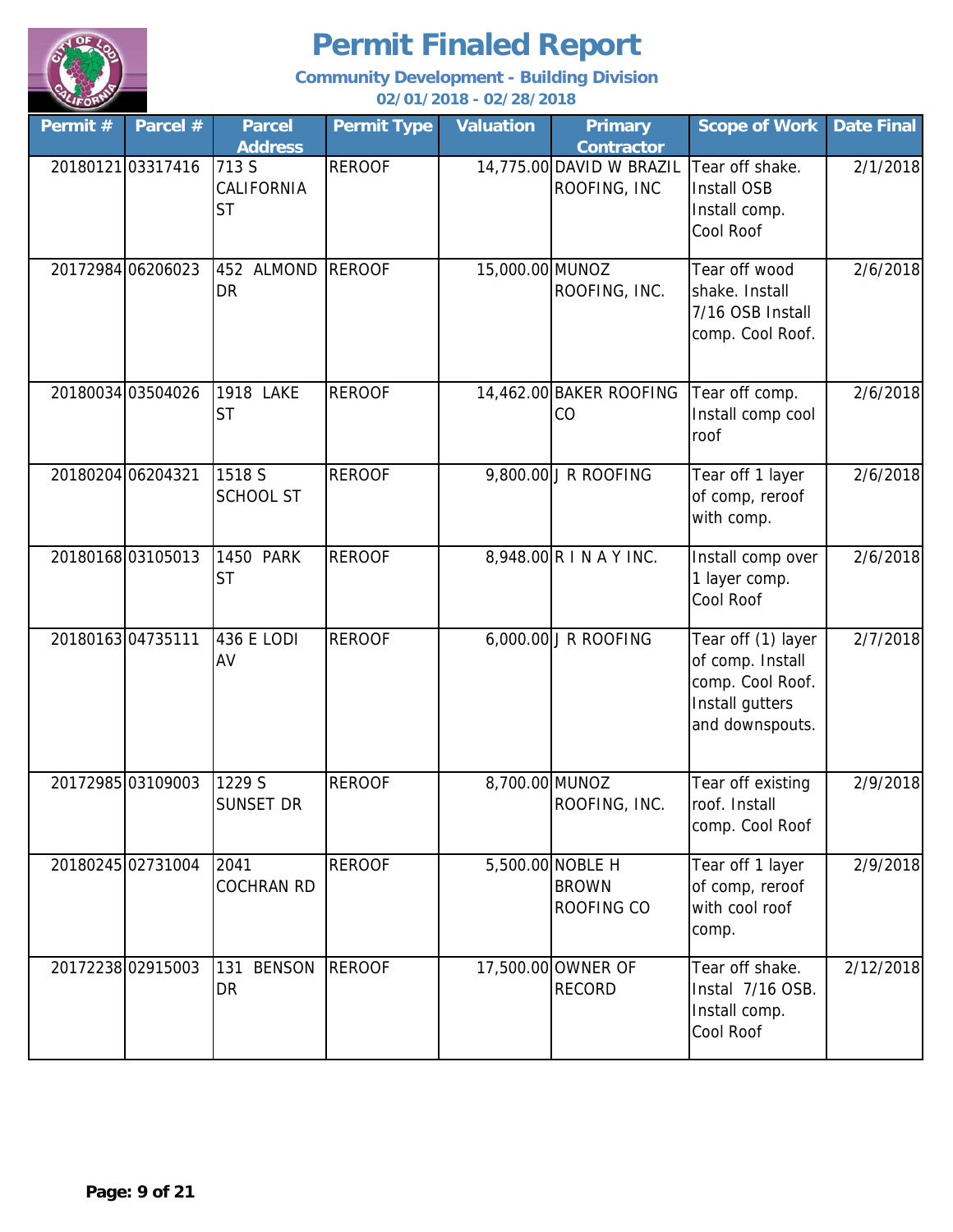

| Permit#           | Parcel #          | <b>Parcel</b><br><b>Address</b> | <b>Permit Type</b> | <b>Valuation</b> | <b>Primary</b><br><b>Contractor</b>            | <b>Scope of Work</b>                                                                                       | <b>Date Final</b> |
|-------------------|-------------------|---------------------------------|--------------------|------------------|------------------------------------------------|------------------------------------------------------------------------------------------------------------|-------------------|
|                   | 2018025303902010  | 1101 W<br><b>TURNER RD</b>      | <b>REROOF</b>      | 4,200.00 MUNOZ   | ROOFING, INC.                                  | Lodi Discovery<br>Center-Install 30<br>yr cool roof over<br>1 layer of<br>existing comp.                   | 2/12/2018         |
| 2018029203114031  |                   | 510 W VINE<br><b>ST</b>         | <b>REROOF</b>      |                  | 7,200.00 OWNER OF<br><b>RECORD</b>             | Work started<br>without permit -<br>Tear off 1 layer<br>of comp, reroof<br>with cool roof<br>comp.         | 2/13/2018         |
|                   | 20180244 02919043 | 57 GENIE WY REROOF              |                    |                  | 10,940.00 HOME ROOFING<br>CO                   | Tear off 2 layers<br>of comp and<br>install GAF<br>Timberline HD<br>reflective cool<br>roof shingles       | 2/13/2018         |
| 20180235 03519017 |                   | 708<br><b>HOWARD ST</b>         | <b>REROOF</b>      |                  | 2,800.00 TAPIA'S ROOFING Reroof overlay        | over 1 layer of<br>comp with comp<br>cool roof                                                             | 2/15/2018         |
|                   | 20180269 03511016 | 1716 W ELM<br><b>ST</b>         | <b>REROOF</b>      | 11,114.00 FAMES  | PAINTING AND<br><b>ROOFIN</b>                  | Tear off existing<br>layer of comp<br>and install OC<br>cool roof comp<br>over existing<br>solid sheeting. | 2/15/2018         |
|                   | 20180332 04312318 | 415 E OAK ST                    | <b>REROOF</b>      |                  | 6,500.00 NOBLE H<br><b>BROWN</b><br>ROOFING CO | 415 1/2 E. Oak<br>St.-Tear off<br>comp. roof,<br>install OSB,<br>reroof with cool<br>roof comp.            | 2/20/2018         |
|                   | 20180032 04146026 | 530 YOKUTS<br>DR                | <b>REROOF</b>      |                  | 13,145.00 R TOWNLEY<br><b>ROOFING</b>          | Remove (1)<br>layer of shake<br>roof. Solid<br>sheathed reroof<br>with cool roof<br>shingles               | 2/20/2018         |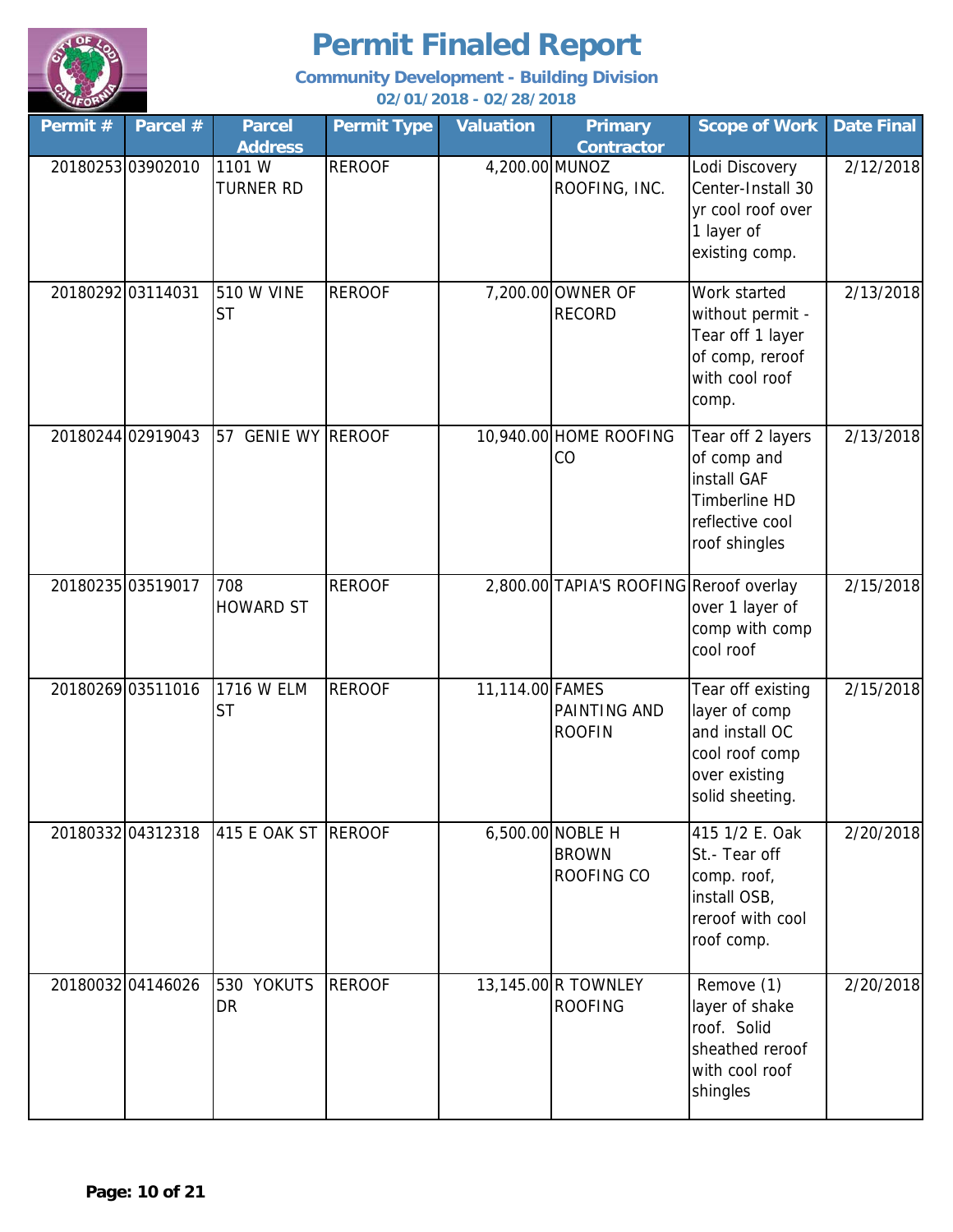

| Permit # | Parcel #          | <b>Parcel</b><br><b>Address</b> | <b>Permit Type</b> | <b>Valuation</b>  | <b>Primary</b><br><b>Contractor</b>                                          | <b>Scope of Work</b>                                                                                                                                                            | <b>Date Final</b> |
|----------|-------------------|---------------------------------|--------------------|-------------------|------------------------------------------------------------------------------|---------------------------------------------------------------------------------------------------------------------------------------------------------------------------------|-------------------|
|          | 2017288103709017  | 107 N AVENA<br>AV               | <b>REROOF</b>      | 28,726.00 PHOENIX | ROOFING CO INC Shake roof,                                                   | Tear off wood<br>install OSB,<br>reroof with cool<br>roof comp.                                                                                                                 | 2/21/2018         |
|          | 20180219 04719129 | <b>230 E LODI</b><br>AV         | <b>REROOF</b>      |                   | 23,000.00 RITTENBACH<br><b>ROOFING &amp;</b><br><b>WATERPROOFIN</b><br>G INC | Remove Misc.<br>vents and<br>overlay over<br>existing hot<br>asphalt cap<br>sheet with white<br>TPO 60 mil<br>mechanically<br>fasten with<br>screw and plate<br>heat weld seams | 2/21/2018         |
|          | 20180300 03313043 | 820 W<br><b>TOKAY ST</b>        | <b>REROOF</b>      | 15,000.00         |                                                                              | Tear off existing<br>shake roof.<br>Install 7/16 OSB.<br>Install comp cool<br>roof                                                                                              | 2/21/2018         |
|          | 20180307 03702201 | 524 N<br><b>FAIRMONT AV</b>     | <b>REROOF</b>      |                   | 11,000.00 CALIFORNIA<br><b>ROOFING</b>                                       | Tear off built up.<br>Install 7/16 OSB,<br>Install comp,<br>cool roof                                                                                                           | 2/21/2018         |
|          | 2018031303938016  | <b>EUREKA</b><br>788<br>AV      | <b>REROOF</b>      |                   | 11,000.00 WOODRUFF<br><b>ROOFING</b>                                         | Tear off shakes,<br>apply OSB,<br>reroof with<br>comp. No ducts<br>in attic.                                                                                                    | 2/21/2018         |
|          | 20180070 05836020 | 1818<br>ORCHIS CT               | <b>REROOF</b>      |                   | 20,113.00 PETERSEN -<br><b>DEAN INC</b>                                      | Tear off comp.<br>Install comp cool<br>roof                                                                                                                                     | 2/22/2018         |
|          | 2018035106227043  | 10<br><b>MULBERRY CT</b>        | <b>REROOF</b>      |                   | 13,800.00 HOME ROOFING<br>CO                                                 | Tear off 1 layer<br>of comp roof,<br>reroof with cool<br>roof comp.                                                                                                             | 2/23/2018         |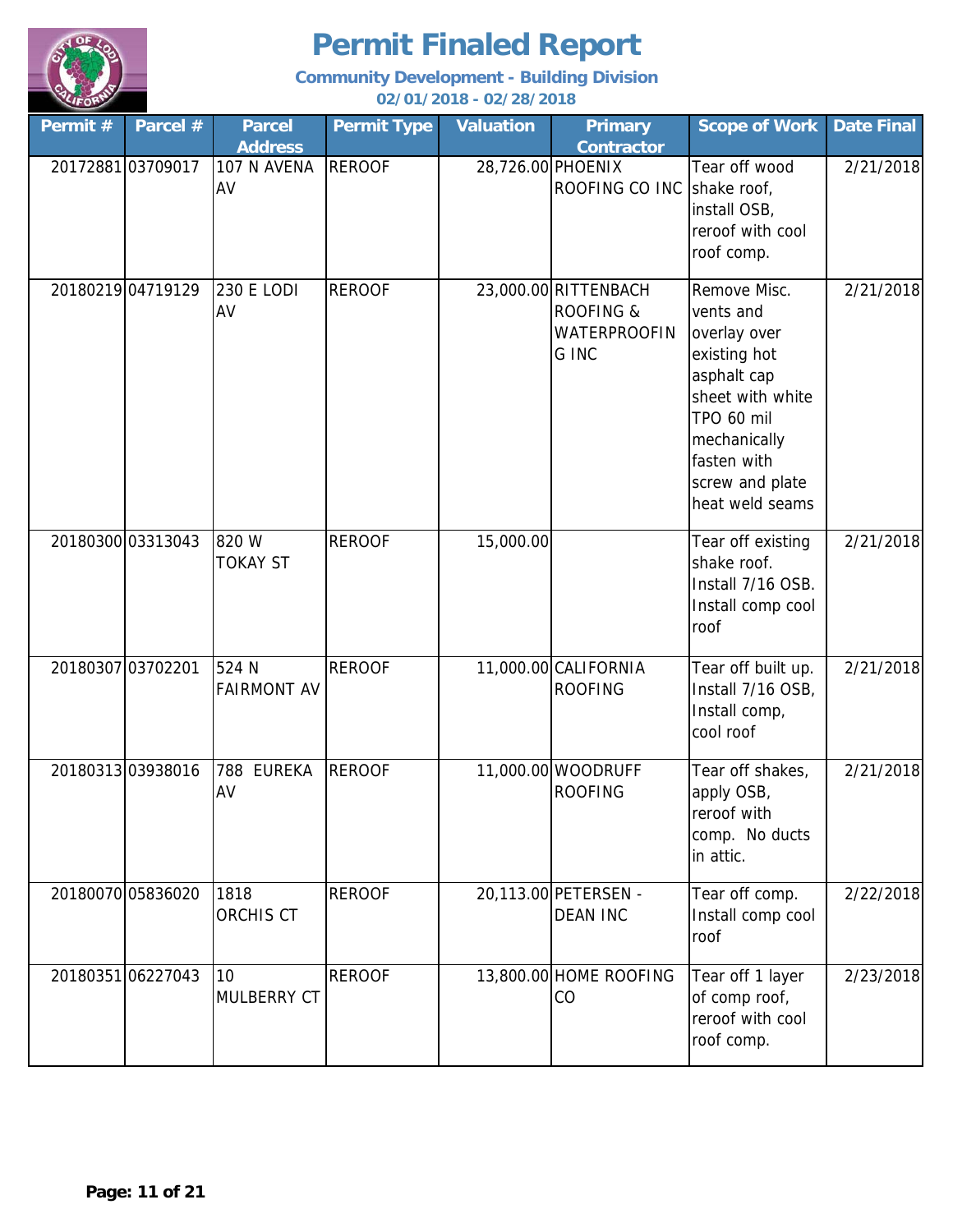

| Permit #          | Parcel #          | <b>Parcel</b><br><b>Address</b>  | <b>Permit Type</b> | <b>Valuation</b> | <b>Primary</b><br><b>Contractor</b>                         | <b>Scope of Work</b>                                                                                                       | <b>Date Final</b> |
|-------------------|-------------------|----------------------------------|--------------------|------------------|-------------------------------------------------------------|----------------------------------------------------------------------------------------------------------------------------|-------------------|
|                   | 2017219204716102  | 706 S<br><b>STOCKTON ST</b>      | <b>REROOF</b>      |                  | 1,000.00 OWNER OF<br><b>RECORD</b>                          | Detached garage<br>- Tear off<br>corrugated metal<br>roof. Install 7/16<br>OSB. Install<br>Comp.                           | 2/26/2018         |
|                   | 2017219304716102  | 706 S<br><b>STOCKTON ST</b>      | <b>REROOF</b>      |                  | 1,000.00 OWNER OF<br><b>RECORD</b>                          | Tear off comp.<br>Install comp.<br>Install R-38<br>insulation                                                              | 2/26/2018         |
|                   | 2018017102927012  | 3016<br>FERNWOOD<br><b>DR</b>    | <b>REROOF</b>      |                  | 16,875.00 CAL-PAC STEEL<br><b>ROOFING</b><br><b>SYSTEMS</b> | Tear off wood<br>shakes, install<br>OSB, install cool<br>roof shingles                                                     | 2/26/2018         |
| 20180297 05830001 |                   | 1633<br><b>CAMPHOR WY</b>        | <b>REROOF</b>      |                  | 21,121.00 PETERSEN -<br><b>DEAN INC</b>                     | Tear off comp,<br>Install comp.<br>Cool Roof                                                                               | 2/27/2018         |
|                   | 2018038604127404  | SONORA<br>405<br>AV              | <b>REROOF</b>      |                  | 8,644.00 DAVIS ROOFING                                      | Tear off 1 layer<br>of comp and<br>install cool roof<br>comp shingles<br>over existing<br>sheeting                         | 2/27/2018         |
|                   | 20180397 04506009 | <b>726 S LEE AV</b>              | <b>REROOF</b>      |                  | 3,000.00 WOODRUFF<br><b>ROOFING</b>                         | Detached garage<br>- apply 1 layer of<br>comp over 1<br>existing layer of<br>comp                                          | 2/28/2018         |
| 20173017 02904401 |                   | 910<br><b>RUTLEDGE DR</b>        | <b>RESADDRP</b>    | 1,375.00 MANDAL  | <b>CONSTRUCTION</b><br>INC.                                 | Apt Building -<br>Replace 2<br>windows, like for<br>like.                                                                  | 2/5/2018          |
|                   | 2017266803712003  | <b>HOLLY</b><br>733<br><b>DR</b> | <b>RESADDRP</b>    |                  | 18,000.00 STEPHEN JUMP<br><b>CONSTRUCTION</b>               | Remove kitchen<br>walls (2), install<br>beam in ceiling,<br>new cabinets,<br>new electrical,<br>plumbing,<br>reroute HVAC. | 2/5/2018          |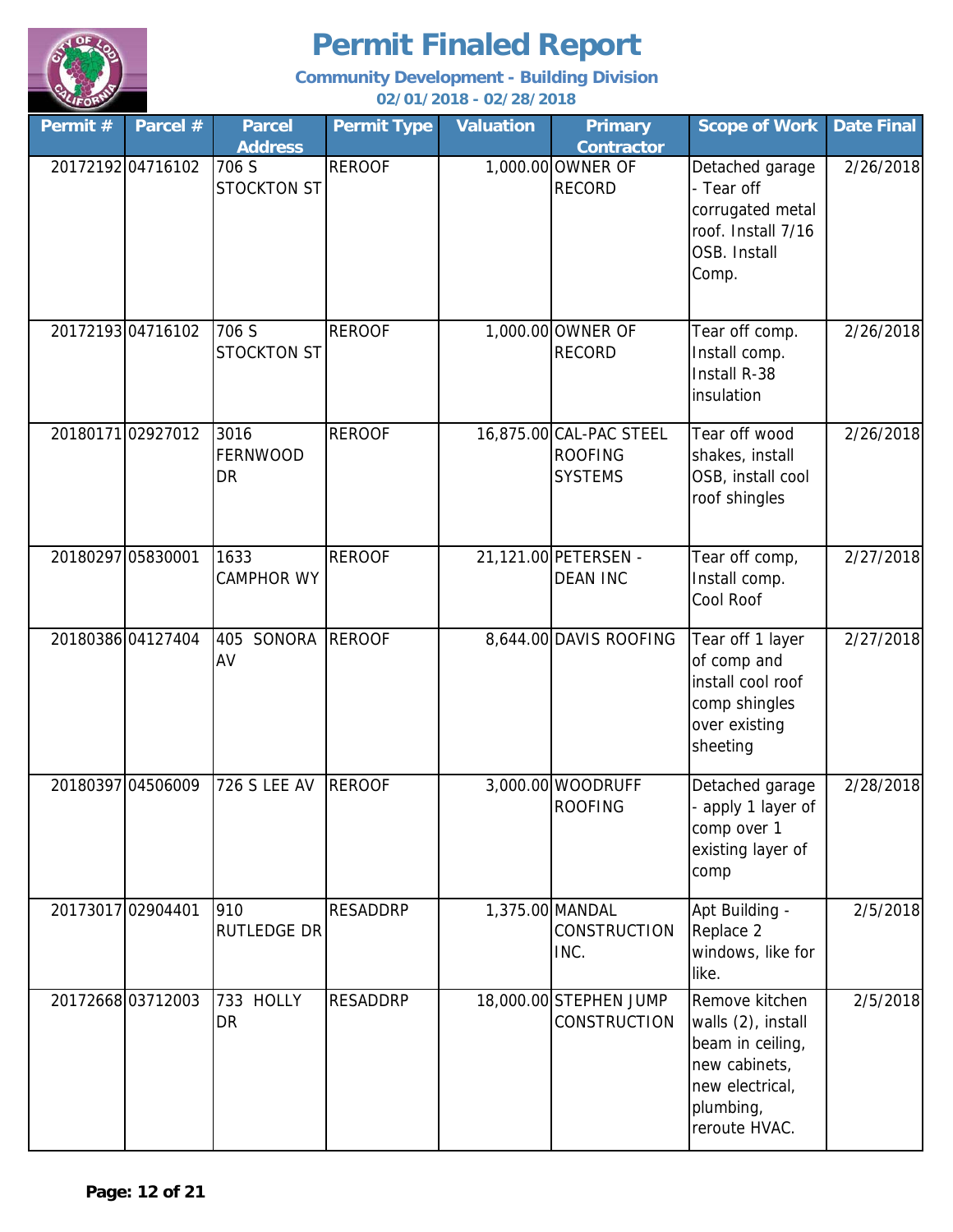

| Permit# | Parcel #          | <b>Parcel</b><br><b>Address</b> | <b>Permit Type</b> | <b>Valuation</b> | <b>Primary</b><br><b>Contractor</b>   | <b>Scope of Work</b>                                                                                                                                                   | <b>Date Final</b> |
|---------|-------------------|---------------------------------|--------------------|------------------|---------------------------------------|------------------------------------------------------------------------------------------------------------------------------------------------------------------------|-------------------|
|         | 20172421 03730005 | 402 W<br><b>WALNUT ST</b>       | <b>RESADDRP</b>    |                  | 17,500.00 OWNER OF<br><b>RECORD</b>   | Replace windows<br>and front door.<br>Like for like. (37<br>windows)                                                                                                   | 2/6/2018          |
|         | 20172979 03730005 | 402 W<br><b>WALNUT ST</b>       | <b>RESADDRP</b>    |                  | 4,800.00 OWNER OF<br><b>RECORD</b>    | Install new mini<br>split ductless<br>system on 2nd<br>floor                                                                                                           | 2/6/2018          |
|         | 20180107 03118219 | 616 RIBIER<br>AV                | <b>RESADDRP</b>    |                  | 500.00 MANDAL<br>CONSTRUCTION<br>INC. | Replace (1)<br>exterior door                                                                                                                                           | 2/6/2018          |
|         | 20180184 03730005 | 402 W<br><b>WALNUT ST</b>       | <b>RESADDRP</b>    | 1,800.00         |                                       | Re-roof soffitt<br>only. Install<br>comp over<br>existing comp                                                                                                         | 2/6/2018          |
|         | 2018021002722005  | <b>2220 W VINE</b><br><b>ST</b> | <b>RESADDRP</b>    |                  | 7,500.00 Safe Step Walk-<br>In Tub Co | Remove existing<br>tub, replace with<br>walk-in jet tub,<br>add 1-20 amp<br>circuit for outlet,<br>minor drywall<br>patch.                                             | 2/7/2018          |
|         | 2017267102723005  | <b>2108 W VINE</b><br><b>ST</b> | <b>RESADDRP</b>    | 6,500.00 GARY A  | <b>EDWARDS</b>                        | Master bath only<br>- Build 21x36<br>pony wall.<br>sheetrock ceiling<br>and walls,<br>replace shower<br>valve, relocate<br>toilet, relocate<br>plumbing for<br>vanity. | 2/8/2018          |
|         | 20172973 06005616 | 1118 PINOT<br><b>NOIR DR</b>    | <b>RESADDRP</b>    |                  | 2,700.00 THE GLASS SHOP Replace 9     | windows. Like<br>for like                                                                                                                                              | 2/9/2018          |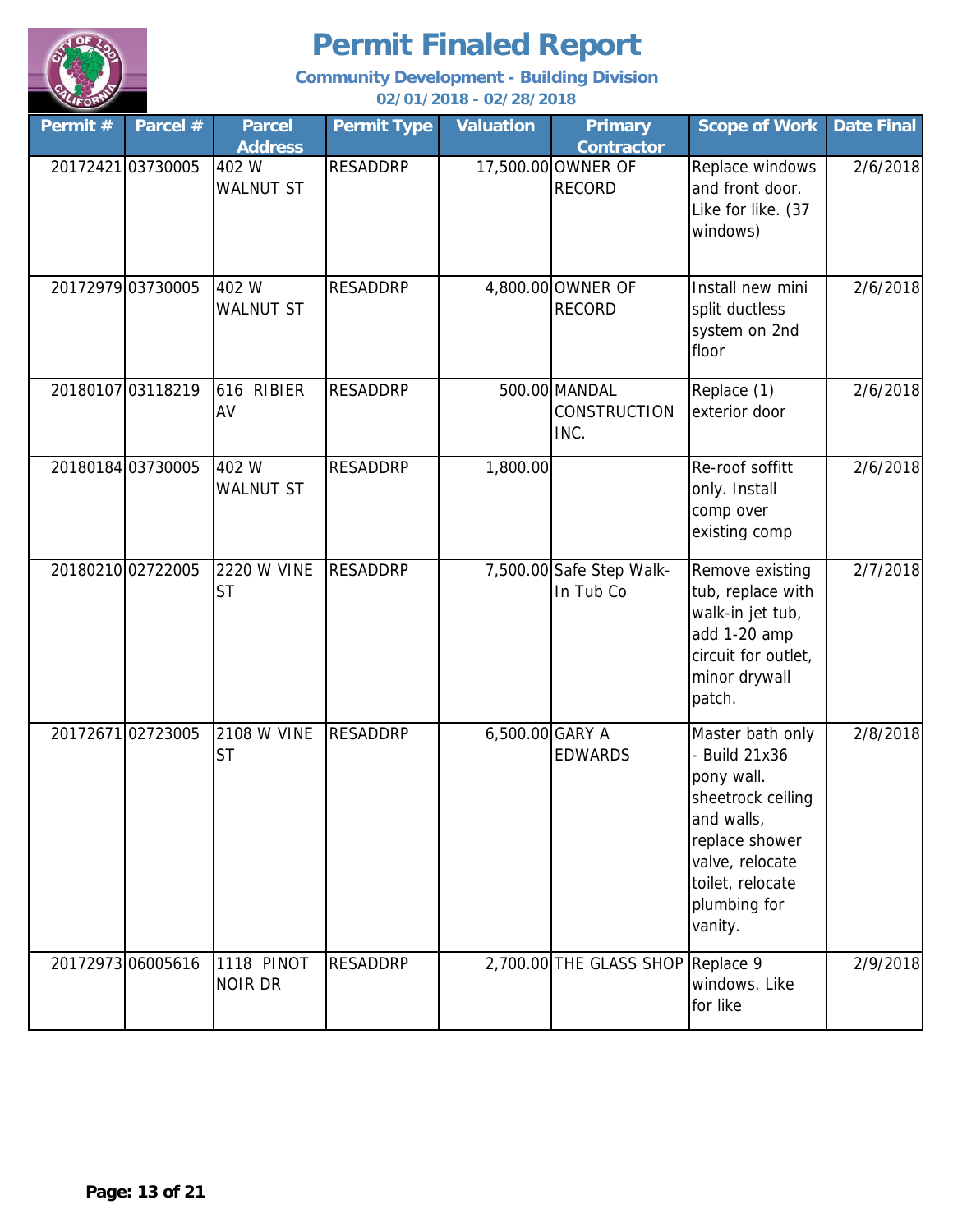

| Permit # | Parcel #          | <b>Parcel</b><br><b>Address</b> | <b>Permit Type</b> | <b>Valuation</b> | <b>Primary</b><br><b>Contractor</b>   | <b>Scope of Work</b>                                                                                                                                                          | <b>Date Final</b> |
|----------|-------------------|---------------------------------|--------------------|------------------|---------------------------------------|-------------------------------------------------------------------------------------------------------------------------------------------------------------------------------|-------------------|
|          | 20172974 03322014 | 519 S<br><b>HAMPTON DR</b>      | <b>RESADDRP</b>    | 3,800.00 TRINITY | RENOVATION,<br>INC.                   | Kitchen remodel -<br>replace light box<br>with 10 led can<br>lights using<br>existing<br>switches.<br>Replace sink,<br>oven, cooktop,<br>hood,<br>dishwasher and<br>disposal. | 2/9/2018          |
|          | 2018021802929052  | 2508<br><b>AMBERWOOD</b><br>DR  | <b>RESADDRP</b>    | 18,280.00 FAMES  | <b>PAINTING AND</b><br><b>ROOFING</b> | Tear off existing<br>layer of shake<br>roof, install OSB,<br>reroof with<br>comp. Attic<br>already has R-<br>38 insulation.                                                   | 2/9/2018          |
|          | 2018019203504029  | <b>705 N LOMA</b><br>DR         | <b>RESADDRP</b>    | 13,179.00 B & W  | MECHANICAL INC Remove wall            | HVAC cut in -<br>furnace and<br>install new split<br>system.<br>Condenser<br>outside on<br>ground and<br>furnace in attic                                                     | 2/9/2018          |
|          | 20172418 04717023 | 225 E TOKAY<br><b>ST</b>        | <b>RESADDRP</b>    |                  | 8,000.00 OWNER OF<br><b>RECORD</b>    | Tear off 1 layer<br>of comp, reroof<br>with comp.<br>Install R-38<br>insulation in attic.                                                                                     | 2/9/2018          |
|          | 2017091104708043  | 1244 S<br><b>STOCKTON ST</b>    | <b>RESADDRP</b>    |                  | 10,186.80 OWNER OF<br><b>RECORD</b>   | Addition of 104<br>square feet to<br>dwelling to<br>consist of a<br>laundry room<br>and master<br>bathroom                                                                    | 2/13/2018         |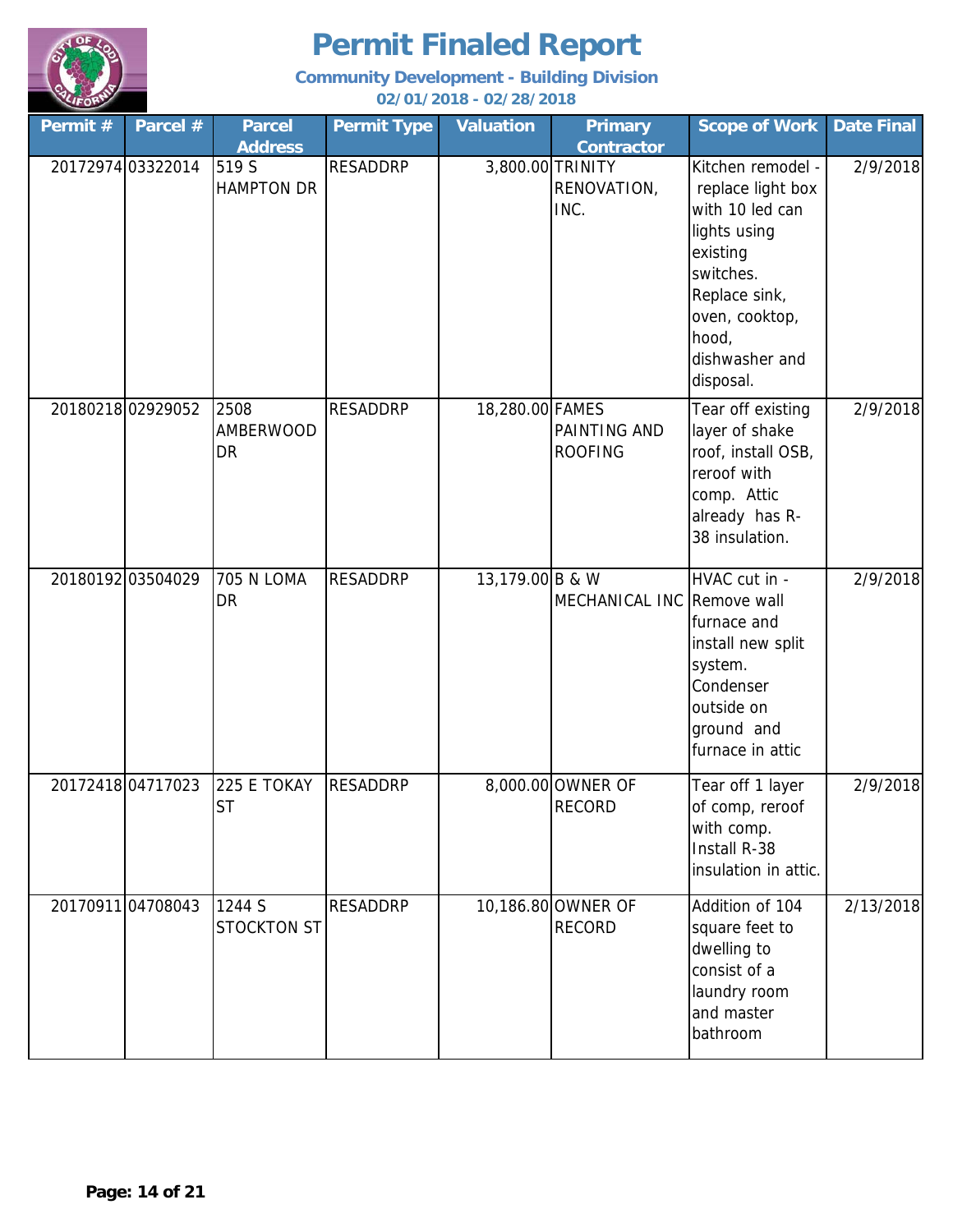

| Permit # | Parcel #          | <b>Parcel</b><br><b>Address</b> | <b>Permit Type</b> | <b>Valuation</b> | <b>Primary</b><br><b>Contractor</b>                                               | <b>Scope of Work</b>                                                                                                       | <b>Date Final</b> |
|----------|-------------------|---------------------------------|--------------------|------------------|-----------------------------------------------------------------------------------|----------------------------------------------------------------------------------------------------------------------------|-------------------|
|          | 20171834 04149055 | 129 RIVER<br>POINTE CI          | <b>RESADDRP</b>    |                  | 1,000.00 NEW WEST<br><b>CONSTRUCTION</b>                                          | Add 60 amp elec.<br>Circuit to garage.<br>Remove and<br>replace cabinet,<br>drywall and paint.                             | 2/13/2018         |
|          | 2018018904732202  | 726 S<br><b>CENTRAL AV</b>      | <b>RESADDRP</b>    |                  | 2,000.00 OWNER OF<br><b>RECORD</b>                                                | Foundation<br>repair to<br>detached garage<br>& demolish<br>unpermitted<br>10'x10' shed<br>attached to<br>detached garage. | 2/14/2018         |
|          | 2018006504512114  | 1234 S LEE AV RESADDRP          |                    |                  | 2,797.00 HOME DEPOT<br>USA INC.                                                   | Replace 4<br>windows like for<br>like                                                                                      | 2/15/2018         |
|          | 20171780 05848053 | 2131<br><b>HEAVENLY CT</b>      | <b>RESADDRP</b>    |                  | 1,500.00 OWNER OF<br><b>RECORD</b>                                                | Removing wall<br>separating dining<br>room & living<br>room.                                                               | 2/20/2018         |
|          | 20172932 05848053 | 2131<br><b>HEAVENLY CT</b>      | <b>RESADDRP</b>    | 18,500.00 S C    | <b>CONSTRUCTION</b>                                                               | Attached patio<br>cover (765 sf)<br>with electrical                                                                        | 2/20/2018         |
|          | 2017300802951060  | 834 OAK<br><b>KNOLL WY</b>      | <b>RESADDRP</b>    |                  | 2,928.00 RIVER CITY<br>WINDOW &<br>DOOR INC, DBA<br><b>RENEWAL BY</b><br>ANDERSEN | Remove and<br>replace 1 window                                                                                             | 2/20/2018         |
|          | 20172794 05833035 | 1802<br><b>AUTUMN WY</b>        | <b>RESADDRP</b>    |                  | 8,645.00 TOKAY GLASS                                                              | Retrofit windows<br>and doors. Like<br>for like. 22<br>windows and 1<br>door                                               | 2/21/2018         |
|          | 2017111903112047  | 901 PARK ST                     | <b>RESADDRP</b>    |                  | 26,000.00 OWNER OF<br><b>RECORD</b>                                               | Add 270 sq foot<br>master bath at<br>rear of house                                                                         | 2/22/2018         |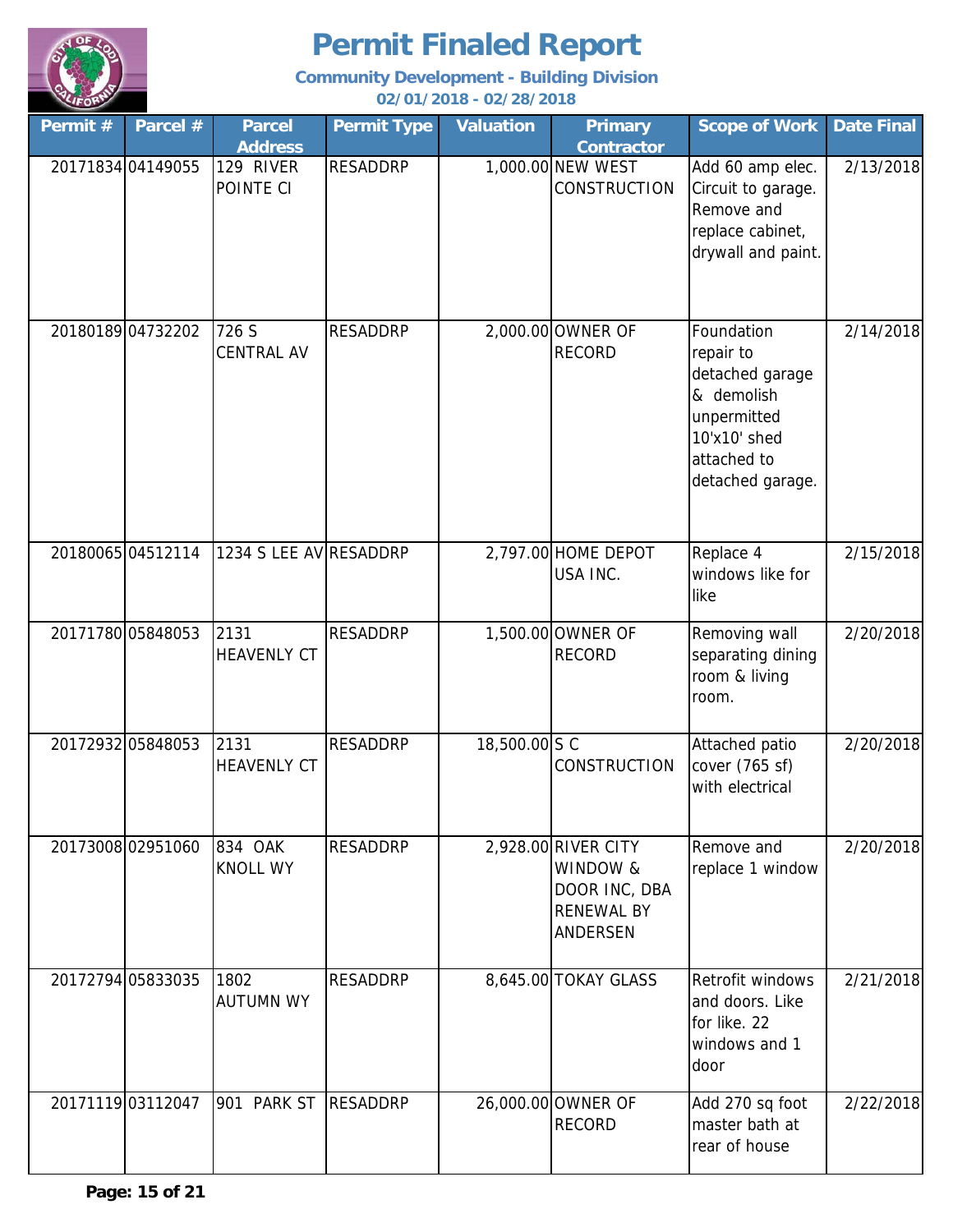

| Permit# | Parcel #          | <b>Parcel</b><br><b>Address</b>       | <b>Permit Type</b> | <b>Valuation</b> | <b>Primary</b><br><b>Contractor</b>        | <b>Scope of Work</b>                                                                                                                                                            | <b>Date Final</b> |
|---------|-------------------|---------------------------------------|--------------------|------------------|--------------------------------------------|---------------------------------------------------------------------------------------------------------------------------------------------------------------------------------|-------------------|
|         | 20180064 06215022 | 228<br>LAMBERT CT                     | <b>RESADDRP</b>    |                  | 1,242.00 HOME DEPOT<br>USA INC.            | Replace 2<br>windows like for<br>like                                                                                                                                           | 2/23/2018         |
|         | 2018016206036033  | 2250<br><b>SCARBOROUG</b><br>H #54 DR | <b>RESADDRP</b>    | 13,401.00 GARY A | <b>EDWARDS</b>                             | Remove and<br>replace existing<br>appliances to<br>install new<br>countertops and<br>lighting. Hall<br>bath: Replace<br>shower surround<br>and valve, install<br>new toilet.    | 2/23/2018         |
|         | 20172469 04716115 | 244 E TOKAY<br><b>ST</b>              | <b>RESADDRP</b>    |                  | 14,388.00 OWNER OF<br><b>RECORD</b>        | Construct<br>storage shed -<br>384 sf                                                                                                                                           | 2/23/2018         |
|         | 20172526 02731012 | 2113<br><b>COCHRAN RD</b>             | <b>RESADDRP</b>    | 60,000.00 SCHATZ | <b>CONSTRUCTION</b><br>& RESTORATION       | Family room<br>(272sf) addition,                                                                                                                                                | 2/26/2018         |
|         | 20171975 06225028 | 2322 ASPEN<br><b>GROVE DR</b>         | <b>RESADDRP</b>    | 3,500.00 LODI -  | CALIFORNIA<br><b>GLASS COMPANY</b><br>INC. | Replace (9)<br>windows. Like<br>for like.                                                                                                                                       | 2/26/2018         |
|         | 2017148804129010  | 217 ROYAL<br>OAKS CT                  | <b>RESADDRP</b>    | 12,600.00 GARY A | <b>EDWARDS</b>                             | <b>Upstairs</b><br>bathroom<br>remodel.<br>Relocate new<br>toilet, install<br>shower valve,<br>install<br>freestanding tub,<br>install vanities<br>and install can<br>lighting. | 2/26/2018         |
|         | 20180299 06233062 | 317<br><b>BARRINGTON</b><br><b>WY</b> | <b>RESADDRP</b>    | 11,000.00 MUNOZ  | ROOFING, INC.                              | Tear off comp.<br>Install O?C<br>woodcrest comp.<br>R-38 in attic.                                                                                                              | 2/27/2018         |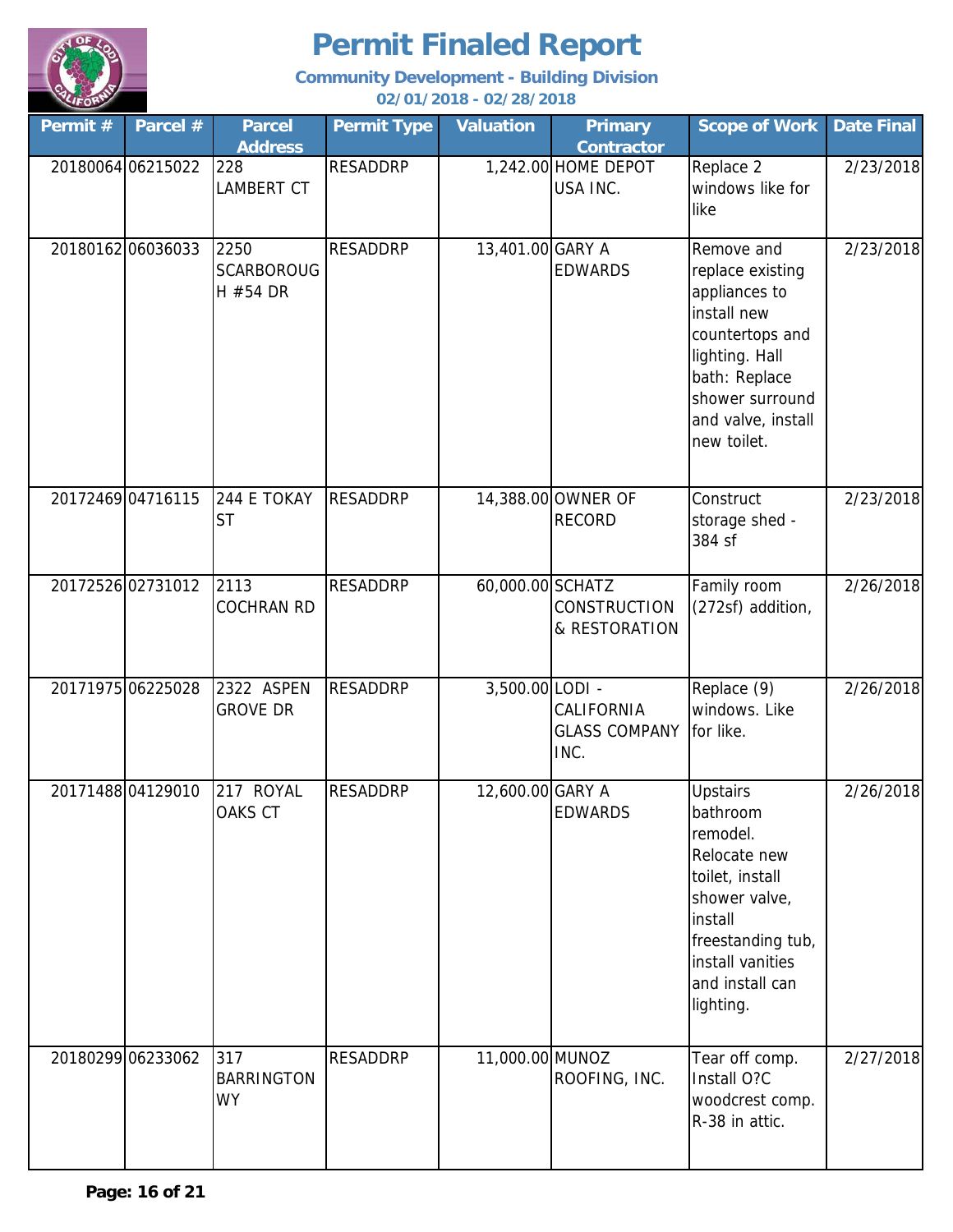

| Permit# | Parcel #          | <b>Parcel</b><br><b>Address</b> | <b>Permit Type</b> | <b>Valuation</b> | <b>Primary</b><br><b>Contractor</b>          | <b>Scope of Work</b>                                                                                                                             | <b>Date Final</b> |
|---------|-------------------|---------------------------------|--------------------|------------------|----------------------------------------------|--------------------------------------------------------------------------------------------------------------------------------------------------|-------------------|
|         | 20172947 03923001 | 671<br><b>EUREKA</b><br>AV      | <b>RESADDRP</b>    |                  | 500.00 MANDAL<br><b>CONSTRUCTION</b><br>INC. | Replace like for<br>like double<br>exterior door                                                                                                 | 2/27/2018         |
|         | 20172637 03729015 | 306 W OAK<br><b>ST</b>          | <b>RESADDRP</b>    |                  | 35,000.00 OWNER OF<br><b>RECORD</b>          | Kitchen remodel,<br>(2) bathroom<br>remodels,<br>framing,<br>sheetrock,<br>flooring, new<br>windows,<br>electrical,<br>mechanical,<br>plumbing,. | 2/27/2018         |
|         | 20172866 03118102 | 605 RIBIER<br>AV                | <b>RESADDRP</b>    |                  | 8,000.00 OWNER OF<br><b>RECORD</b>           | Change out 8<br>windows same<br>location. Stucoo<br>over wood siding<br>entire house. (<br>Work was<br>started without a<br>permit)              | 2/27/2018         |
|         | 20172802 03305015 | 955<br><b>VIRGINIA AV</b>       | <b>RESADDRP</b>    | 8,000.00 LODI -  | CALIFORNIA<br><b>GLASS COMPANY</b><br>INC.   | (12) retrofit<br>windows and (2)<br>patio door<br>changeout.<br>Like for like                                                                    | 2/27/2018         |
|         | 20180335 06229026 | 325 E<br><b>HARNEY LN</b>       | <b>RESADDRP</b>    |                  | 7,500.00 Safe Step Walk-<br>In Tub Co        | Hall bathroom<br>remodel -<br>Remove existing<br>tub and install<br>new walkin tub.<br>Install new 20<br>amp circuit.<br>Drywall patch.          | 2/27/2018         |
|         | 20172040 03720604 | <b>517 W PINE</b><br><b>ST</b>  | <b>RESADDRP</b>    |                  | 16,812.00 HOME DEPOT<br>USA INC.             | Tear off 1 layer<br>of asphalt. Install<br>comp. R-38 in<br>attic. House Only.                                                                   | 2/28/2018         |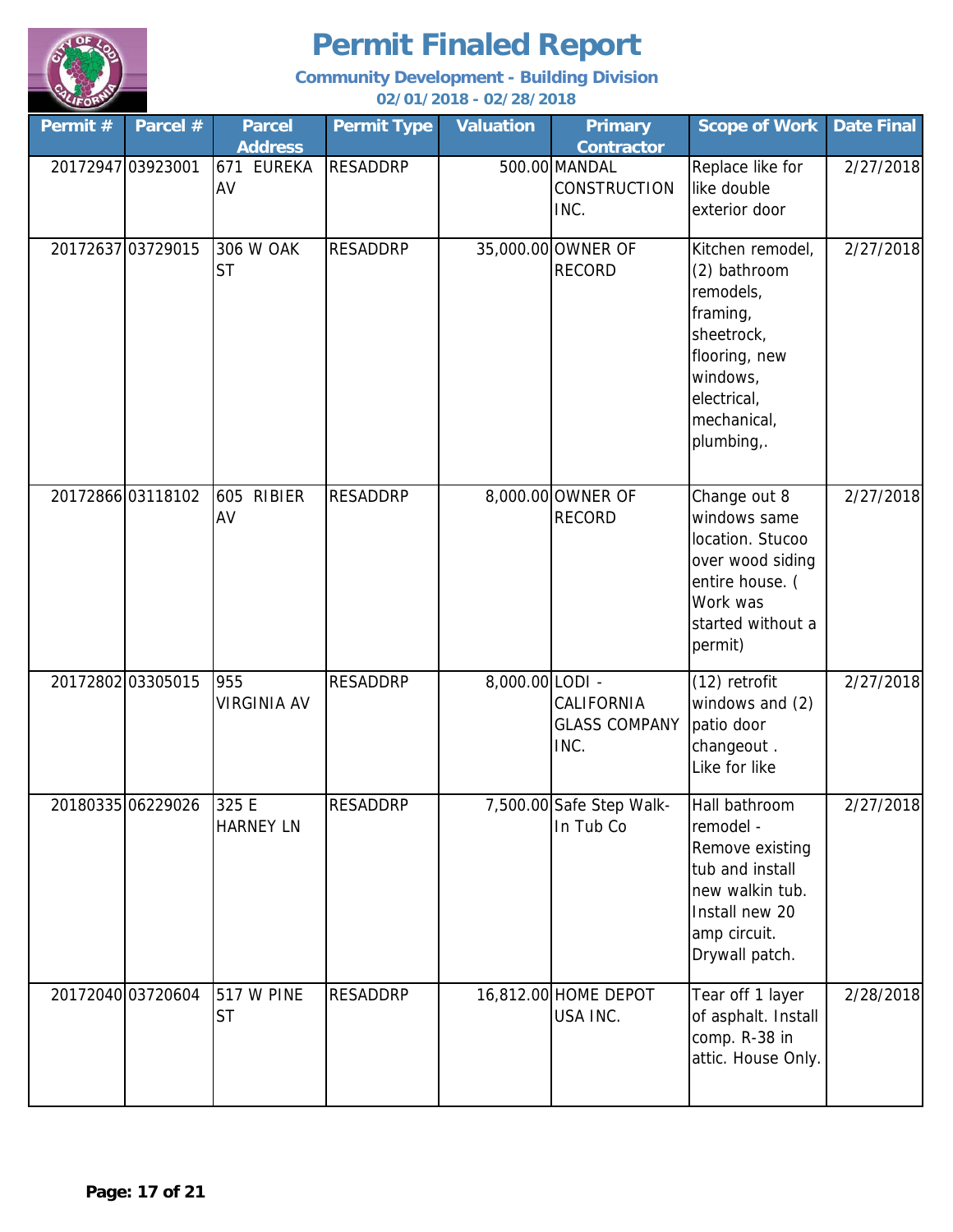

**Community Development - Building Division**

**02/01/2018 - 02/28/2018**

| Permit # | Parcel #          | <b>Parcel</b><br><b>Address</b>       | <b>Permit Type</b> | <b>Valuation</b> | <b>Primary</b><br><b>Contractor</b>              | <b>Scope of Work</b>                                                                                                                                                                                                                                                                              | <b>Date Final</b> |
|----------|-------------------|---------------------------------------|--------------------|------------------|--------------------------------------------------|---------------------------------------------------------------------------------------------------------------------------------------------------------------------------------------------------------------------------------------------------------------------------------------------------|-------------------|
|          | 20180092 04509023 | 845 S<br><b>SCHOOL ST</b>             | <b>RESADDRP</b>    | 15,000.00 J D    | <b>CONSTRUCTION</b>                              | Remove & install<br>$(9)$ new<br>windows, install<br>new stucco over<br>existing wood<br>siding.                                                                                                                                                                                                  | 2/28/2018         |
|          | 20172871 03302511 | 500<br><b>KENSINGTON</b><br><b>WY</b> | <b>RESADDRP</b>    |                  | 2,000.00 OWNER OF<br><b>RECORD</b>               | Window<br>replacement (9)                                                                                                                                                                                                                                                                         | 2/28/2018         |
|          | 2014389304116217  | 117 DE<br><b>FORCE AV</b>             | <b>RESADDRP</b>    |                  | 4,500.00 HIGHLANDS<br><b>DIVERSIFIED</b><br>INC. | 4-plex - Add R-<br>38 attic<br>insulation<br>located @ 119<br>De Force Ave                                                                                                                                                                                                                        | 2/28/2018         |
|          | 2016006303727036  | 426 W ELM ST RESADDRP                 |                    |                  | 102,000.00 OWNER OF<br><b>RECORD</b>             | Addition of 3<br>bedrooms and<br>living room to<br>existing house<br>appx 1024 sq ft.<br>Convert existing<br>bedroom into<br>bathroom.<br>Relocate and<br>upgrade<br>electrical service<br>from 125 to 150<br>amp<br>panel.Relocated<br>existing<br>overhead<br>electrical line to<br>underground | 2/28/2018         |
|          | 2016316802956008  | 232<br><b>HEIRLOOM AV</b>             | <b>SFDDTACH</b>    |                  | 284,462.00 FCB HOMES                             | New Single<br><b>Family Dwelling</b><br>4 bedroom 3203<br>sq ft MP102C                                                                                                                                                                                                                            | 2/1/2018          |
|          | 20163135 02955059 | 58 NOBEL AV                           | <b>SFDDTACH</b>    |                  | 352,467.00 FCB HOMES                             | New Single<br>Family 4<br>bedroom 4064<br>sq ft MP304B                                                                                                                                                                                                                                            | 2/6/2018          |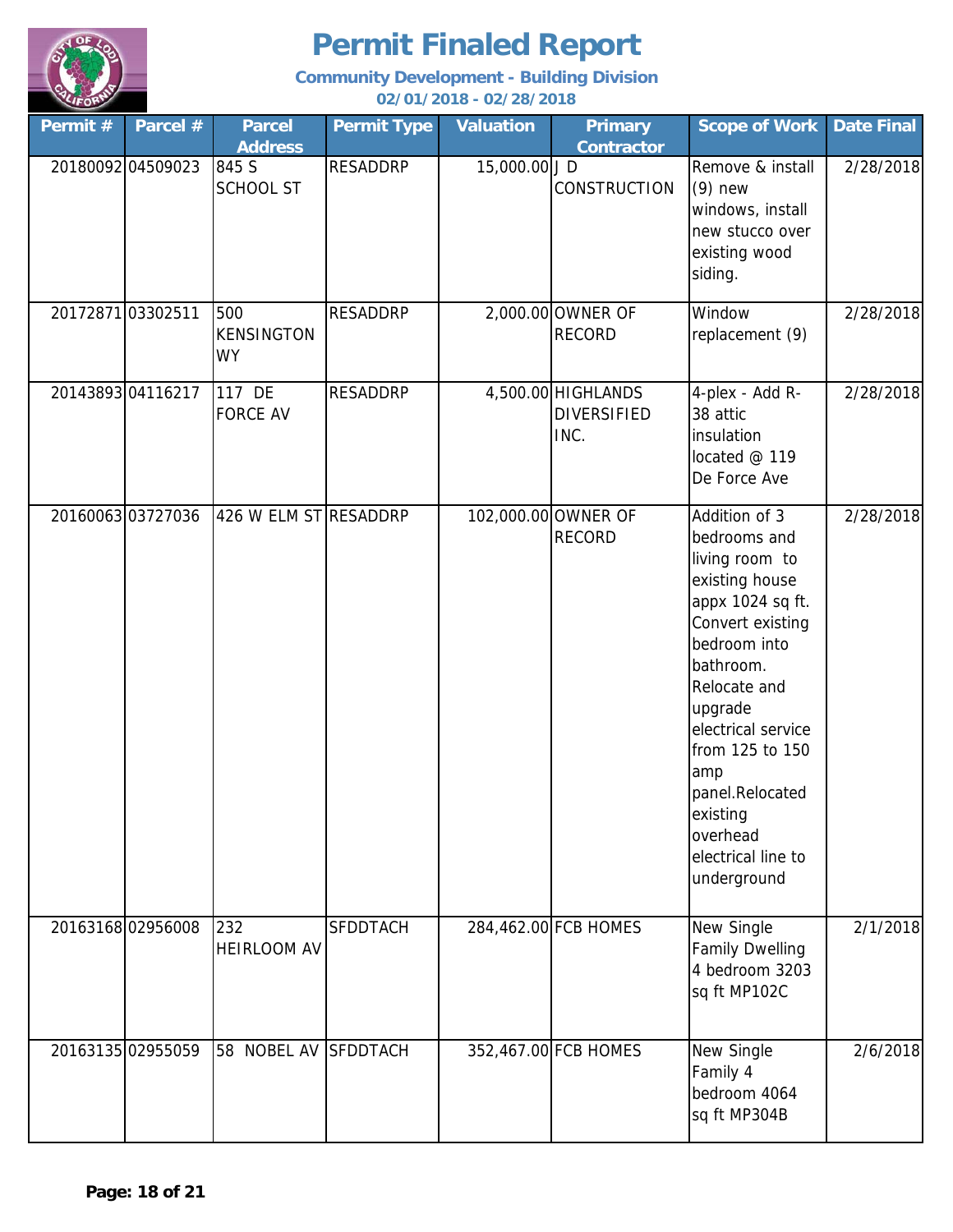

| Permit # | Parcel #          | <b>Parcel</b><br><b>Address</b> | <b>Permit Type</b> | <b>Valuation</b> | <b>Primary</b><br><b>Contractor</b>  | <b>Scope of Work</b>                                                                         | <b>Date Final</b> |
|----------|-------------------|---------------------------------|--------------------|------------------|--------------------------------------|----------------------------------------------------------------------------------------------|-------------------|
|          | 2016317102955036  | 161<br><b>HEIRLOOM AV</b>       | <b>SFDDTACH</b>    |                  | 241,691.00 FCB HOMES                 | New Single<br><b>Family Dwelling</b><br>3 bedroom 2846<br>sq ft MP300C                       | 2/7/2018          |
|          | 20163142 02955052 | 3005<br><b>BELMONT DR</b>       | <b>SFDDTACH</b>    |                  | 241,691.00 FCB HOMES                 | New Single<br><b>Family Dwelling</b><br>3 bedroom 2846<br>sq ft MP300B                       | 2/15/2018         |
|          | 20163184 02744025 | 2543<br>CHARDONNAY<br>LN        | <b>SFDDTACH</b>    |                  | 275,000.00 GRUPE HOMES               | New Single<br><b>Family Dwelling</b><br>3 bedroom 3160<br>sq ft MP3A                         | 2/15/2018         |
|          | 2015163202743024  | 2114 TIENDA<br><b>DRIVE</b>     | <b>SFDDTACH</b>    |                  | 197,549.00 OWNER OF<br><b>RECORD</b> | Lot 6 - Two-story<br>single family<br>dwelling, 2<br>bedroom with<br>attached garage         | 2/20/2018         |
|          | 2016314102955047  | 3047<br><b>BELMONT DR</b>       | <b>SFDDTACH</b>    |                  | 293,788.00 FCB HOMES                 | New Single<br><b>Family Dwelling</b><br>4 bedroom 3418<br>sq ft MP302C                       | 2/20/2018         |
|          | 2016318102744008  | 2524<br><b>CHARDONNAY</b><br>LN | <b>SFDDTACH</b>    |                  | 275,000.00 GRUPE HOMES               | New Single<br><b>Family Dwelling</b><br>3 bedroom 2567<br>sq ft MP1A                         | 2/20/2018         |
|          | 20171415 04520204 | 116<br>CHESTNUT ST              | <b>SFDDTACH</b>    |                  | 63,275.00 OWNER OF<br><b>RECORD</b>  | Located at 118<br>Chestnut St.<br>Build new "in-<br>law" quarters, 1<br>bedroom 646 sq<br>ft | 2/21/2018         |
|          | 20151630 02743023 | 2112 TIENDA<br><b>DRIVE</b>     | <b>SFDDTACH</b>    |                  | 197,549.00 OWNER OF<br><b>RECORD</b> | Lot 5 - Two-story<br>single family<br>dwelling, 2<br>bedroom with<br>attached garage         | 2/21/2018         |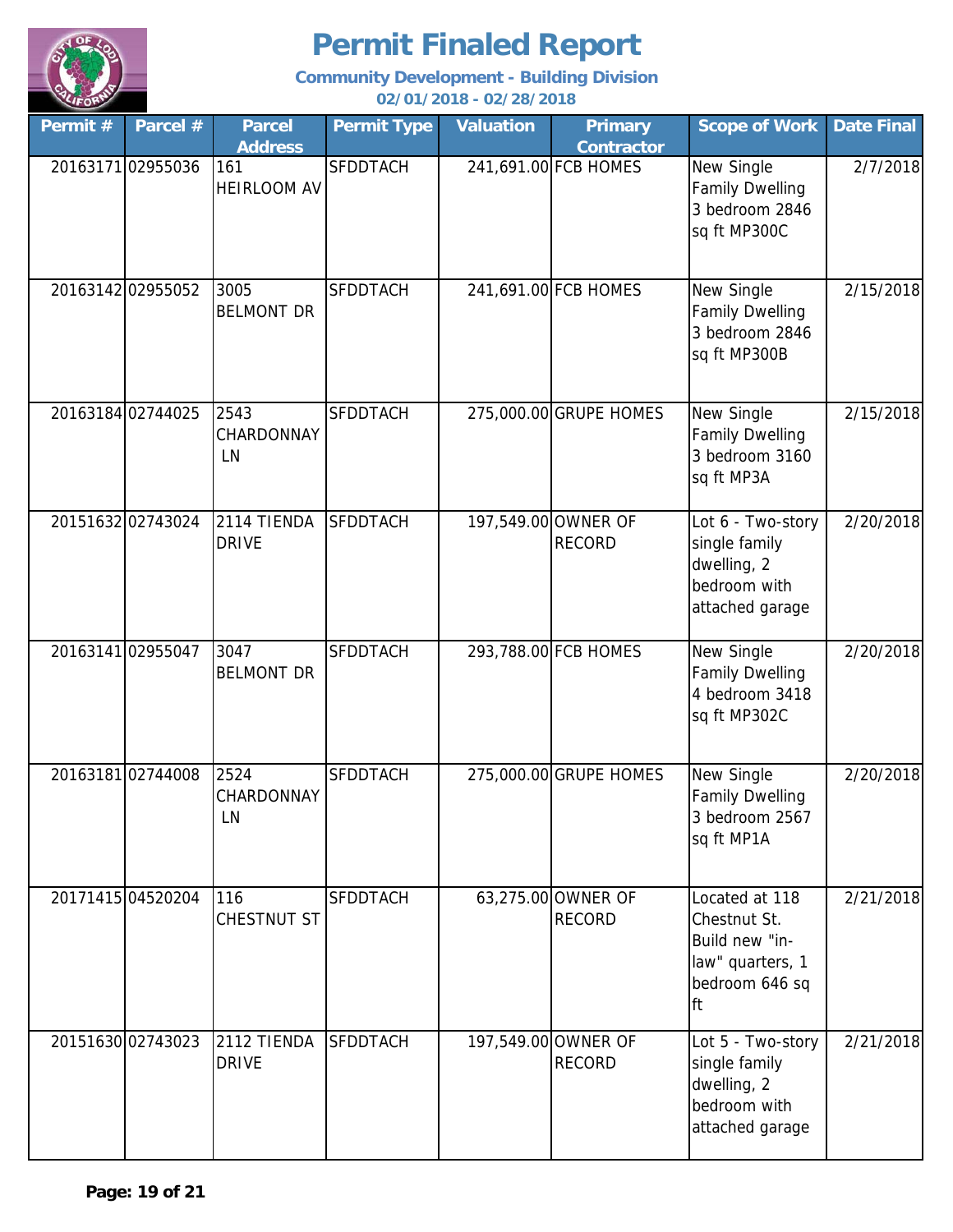

| Permit # | Parcel #          | <b>Parcel</b><br><b>Address</b>         | <b>Permit Type</b> | <b>Valuation</b> | <b>Primary</b><br><b>Contractor</b>                   | <b>Scope of Work</b>                                                                                              | <b>Date Final</b> |
|----------|-------------------|-----------------------------------------|--------------------|------------------|-------------------------------------------------------|-------------------------------------------------------------------------------------------------------------------|-------------------|
|          | 2016316502956005  | 208<br><b>HEIRLOOM AV</b>               | <b>SFDDTACH</b>    |                  | 255,068.00 FCB HOMES                                  | New Single<br><b>Family Dwelling</b><br>4 bedroom 2906<br>sq ft MP101C                                            | 2/22/2018         |
|          | 20150930 02954010 | 2755<br><b>DAZZLER</b><br><b>STREET</b> | <b>SFDDTACH</b>    |                  | 277,780.00 FRONTIER LAND<br><b>COMPANIES</b>          | New single<br>family dwelling,<br>3 bedroom<br>Master Plan<br>#401 A                                              | 2/27/2018         |
|          | 20163140 02955004 | <b>NOBEL AV</b><br>87                   | <b>SFDDTACH</b>    |                  | 293,788.00 FCB HOMES                                  | New Single<br><b>Family Dwelling</b><br>3 bedroom 3418<br>sq ft MP402C.                                           | 2/27/2018         |
|          | 20170528 02903031 | 2400<br><b>OXFORD WY</b>                | <b>SIGN</b>        |                  | 59,000.00 AD ART INC                                  | "St Peter<br>Lutheran<br>Church"<br>Manufacture and<br>install (1) "V"<br>shaped LED<br>Display<br>monument sign. | 2/20/2018         |
|          | 20172835 04124028 | 350 N<br><b>WASHINGTON</b><br><b>ST</b> | <b>SIGN</b>        |                  | 4,000.00 BOCKMON &<br><b>WOODY</b><br><b>ELECTRIC</b> | Replace<br>scoreboard at<br>Chapman Park                                                                          | 2/22/2018         |
|          | 20172839 03104050 | 1331 S HAM<br>LN                        | <b>SIGN</b>        |                  | 4,000.00 BOCKMON &<br><b>WOODY</b><br><b>ELECTRIC</b> | Replace<br>scoreboard at<br><b>Kofu Park</b>                                                                      | 2/22/2018         |
|          | 20172840 04124041 | 401 N<br><b>STOCKTON ST</b>             | <b>SIGN</b>        |                  | 8,000.00 BOCKMON &<br><b>WOODY</b><br><b>ELECTRIC</b> | Replace (2)<br>scoreboards at<br>softball complex                                                                 | 2/22/2018         |
|          | 20172817 03311033 | 1012 W LODI<br>AV                       | SIGN               |                  | 3,000.00 GARYS SIGNS<br><b>AND SCREEN</b>             | Suite 1 - Install<br>18" reverse pan<br>channel letters &<br>24" logo module<br>on building fascia<br>"Loco Poke" | 2/23/2018         |